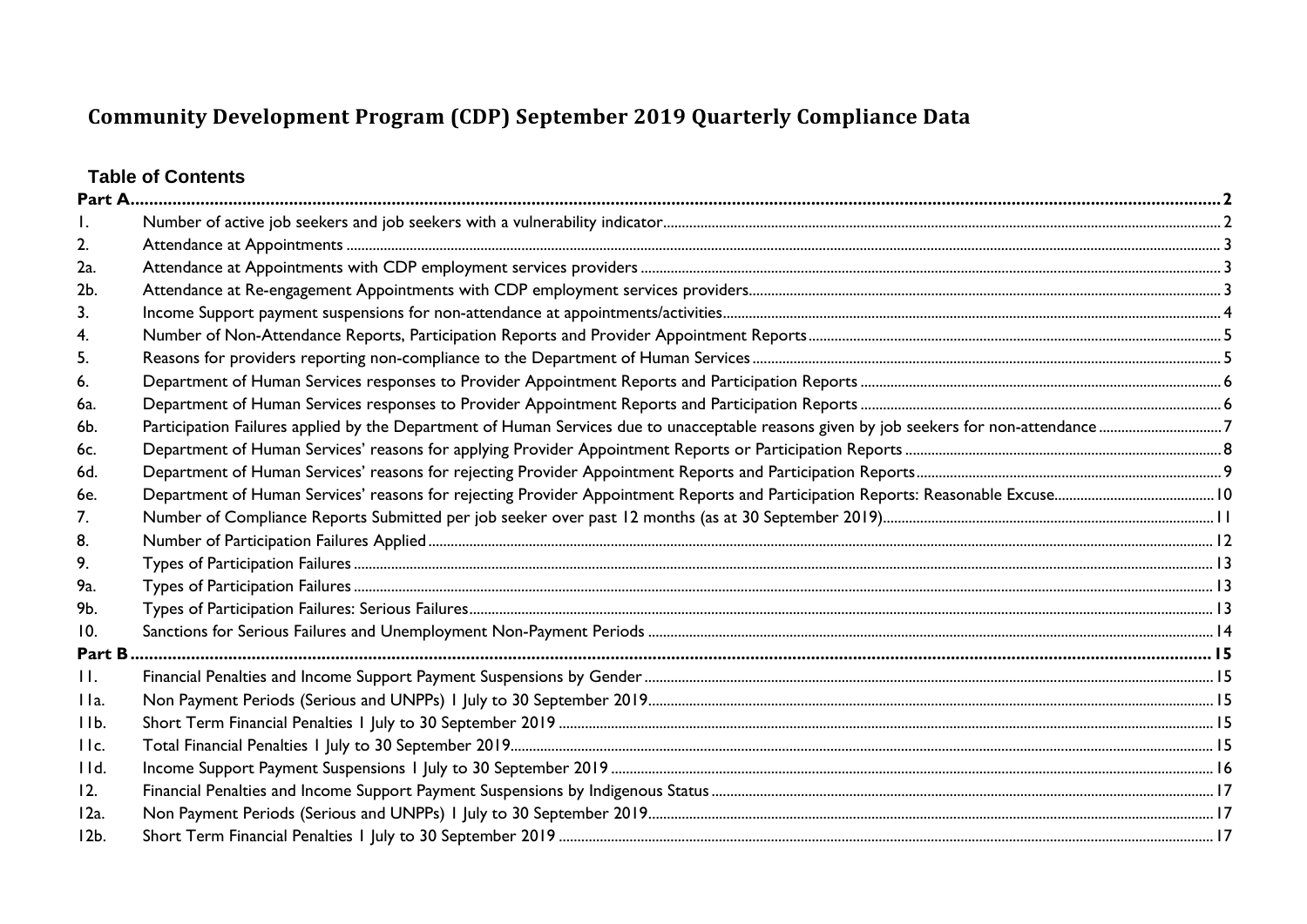| 12c. |  |
|------|--|
| 12d. |  |
| 13.  |  |
| 13a. |  |
| 13b. |  |
| 13c. |  |
| 13d. |  |
| 14.  |  |
| 14a. |  |
| 14b. |  |
| 14c. |  |
| 14d. |  |
| 15.  |  |
| 15a. |  |
| 15b. |  |
| 15c. |  |
| 15d. |  |
|      |  |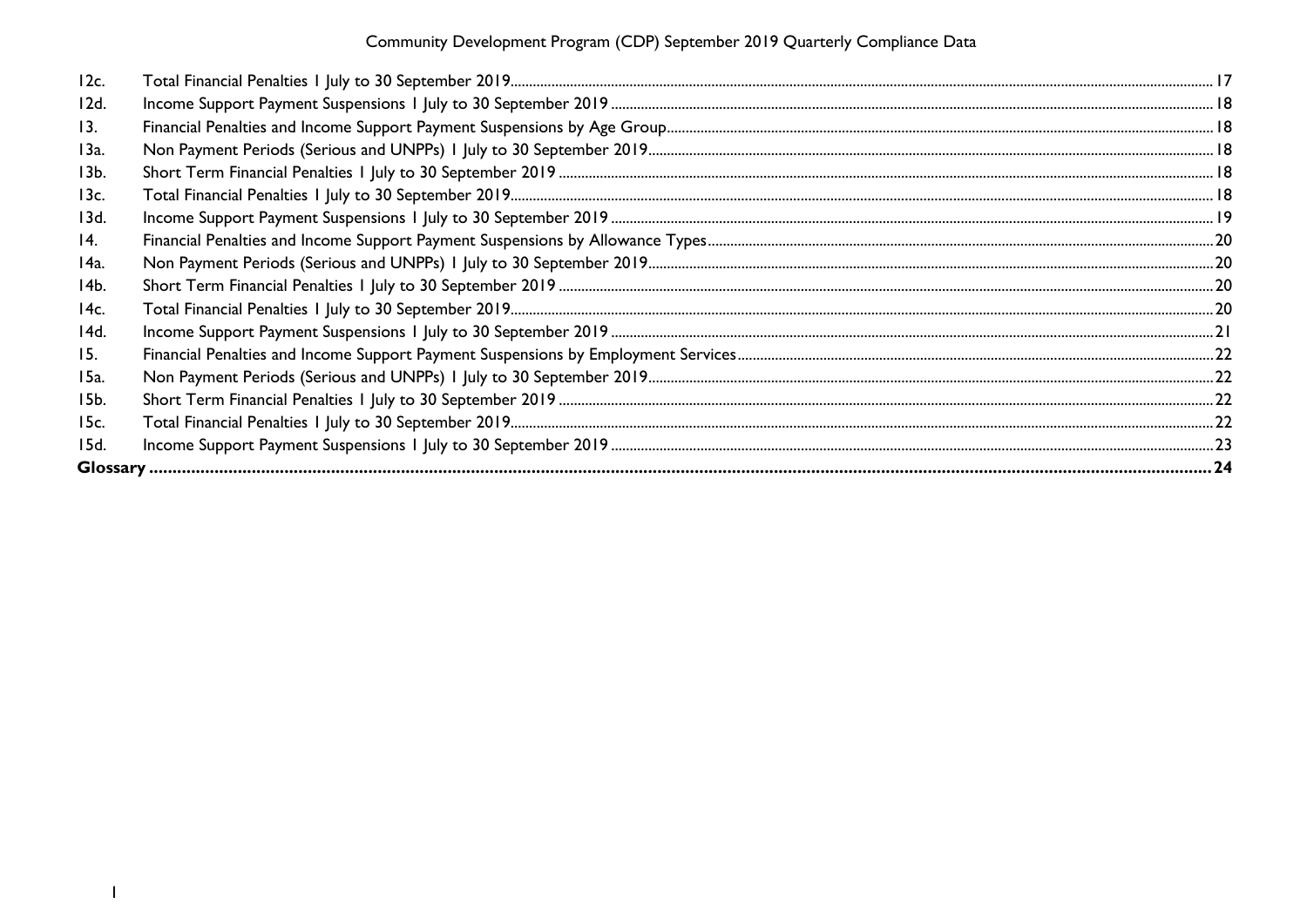The following tables contain compliance information for the Community Development Program (CDP), under the Job Seeker Compliance Framework (JSCF). This information has been published continuously since the commencement of the CDP on 1 July 2015. From 1 July 2018, all job seekers in *jobactive*, Disability Employment Services and ParentsNext are subject to the Targeted Compliance Framework (TCF). The TCF does not apply to CDP.

Prior to 1 July 2018, this report contained a broader data set covering all employment programs under the JSCF. From 1 July 2018, this report contains CDP specific information only and is owned by the National Indigenous Australians Agency.

TCF reporting is published separately by the Department of Education, Skills and Employment. Due to differences in the compliance frameworks, the information contained in this report is not directly comparable with any reporting undertaken for the TCF.

# <span id="page-2-1"></span><span id="page-2-0"></span>**Part A**

#### **1. Number of active job seekers and job seekers with a vulnerability indicator as at 30 September 2019**

| <b>Active CDP job seekers</b> | Number of CDP job seekers with a vulnerability<br>indicator | % of all CDP job seekers with a vulnerability<br>indicator |
|-------------------------------|-------------------------------------------------------------|------------------------------------------------------------|
| 25,431                        | 2,539                                                       | 10%                                                        |

'Active CDP job seekers' comprises 'Active job seekers' who currently need to use employment services or the Transition to Work (TTW) Service), as well as 'Other job seekers' who have a 'Temporary exemption', 'Reduced work capacity' or are undertaking an 'Approved activity' – refer to 'Glossary' for further explanation of these terms.

Note: TTW participants are not subject to the same job seeker compliance framework as other activity tested job seekers, therefore they are not included elsewhere in this report.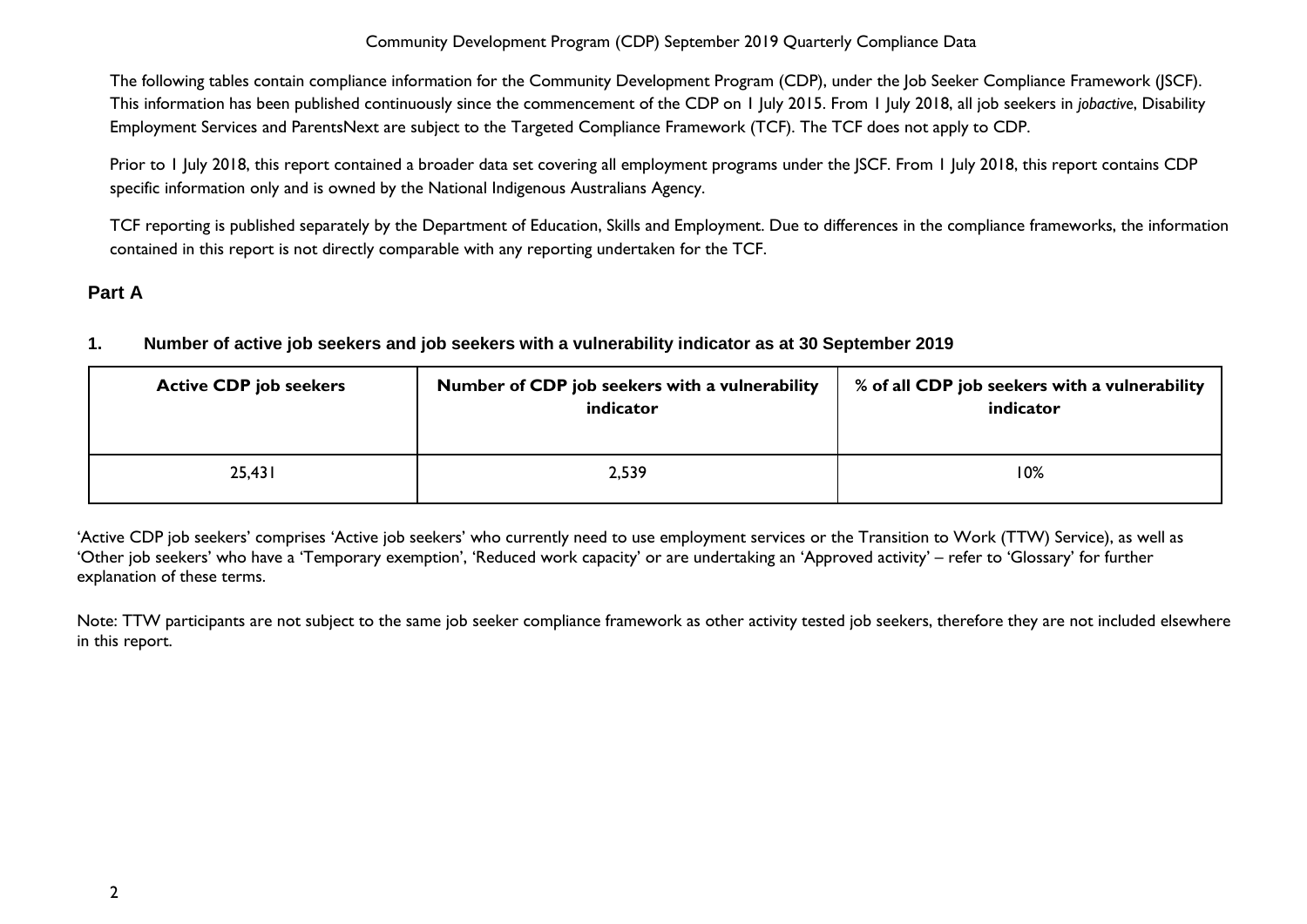# <span id="page-3-0"></span>**2. Attendance at Appointments**

<span id="page-3-1"></span>*2a. Attendance at Appointments with CDP employment services providers 1 July to 30 September 2019*

| <b>Attendance</b>                                  | <b>Number</b> | <b>Percent</b> |
|----------------------------------------------------|---------------|----------------|
| <b>Appointments attended</b>                       | 63,448        | 55%            |
| Appointments not attended - with a valid reason    | 21,517        | 19%            |
| Appointments not attended - with an invalid reason | 25,316        | 22%            |
| Appointments not attended - discretion             | 4,308         | 4%             |
| Appointments not attended - total                  | 51,141        | 45%            |
| <b>Total Appointments</b>                          | 114,589       | 100%           |

#### <span id="page-3-2"></span>*2b. Attendance at Re-engagement Appointments with CDP employment services providers 1 July to 30 September 2019*

| <b>Attendance</b>                                | <b>Number</b> | <b>Percent</b> |
|--------------------------------------------------|---------------|----------------|
| Appointments attended - total                    | 13,250        | 91%            |
| Appointments not attended with a valid reason    | 324           | 2%             |
| Appointments not attended with an invalid reason | 977           | 7%             |
| Appointments not attended - total                | 1,301         | 9%             |
| <b>Total Appointments</b>                        | 14,551        | 100%           |

This table includes re-engagement appointments where reconnection was required following a missed appointment with an employment services provider.

The "not attended" result of "Discretion" is not available to employment services providers for this type of appointment.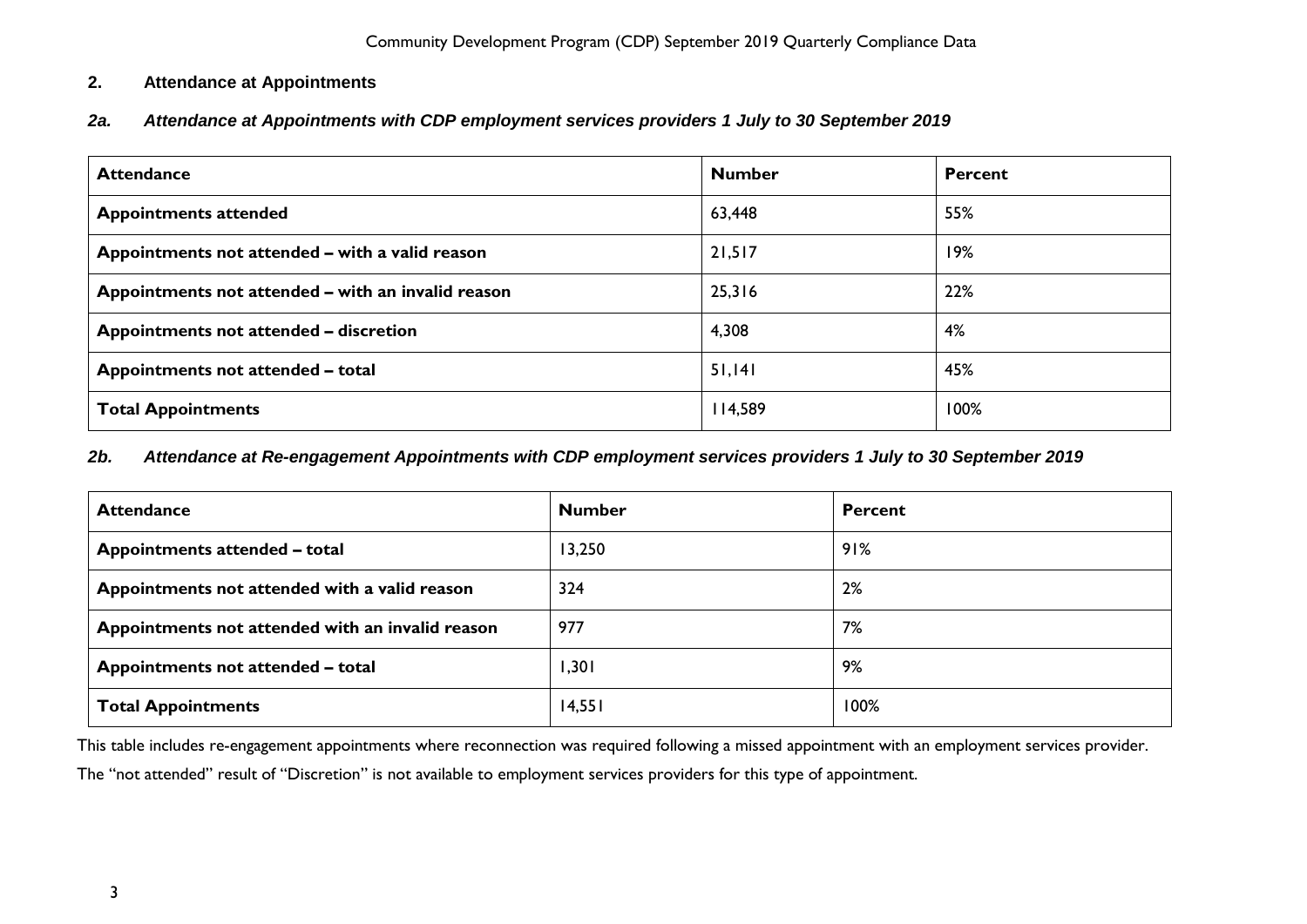#### <span id="page-4-0"></span>**3. Income Support payment suspensions for non-attendance at appointments/activities 1 July to 30 September 2019**

| Number of income support payment<br>suspensions for job seekers missing<br>appointment with their provider or third<br>party | Number of income support payment suspensions for job<br>seekers following disengagement from an activity | <b>Total Income Support Payment</b><br><b>Suspensions</b> |
|------------------------------------------------------------------------------------------------------------------------------|----------------------------------------------------------------------------------------------------------|-----------------------------------------------------------|
| 15,606                                                                                                                       | 7,133                                                                                                    | 22,739                                                    |

This table is a count of all participation payment suspensions applied as a result of providers submitting:

- − Non-Attendance Reports for non-attendance at a provider appointment (see note to Table 5); or
- − Participation Reports for non-attendance at a third party appointment (such as an initial appointment with a Work for the Dole Host or Skills for Employment and Education provider) or disengagement from an activity.

Where an income support payment suspension has started it will continue until it is lifted, which is usually when a job seeker attends the appointment.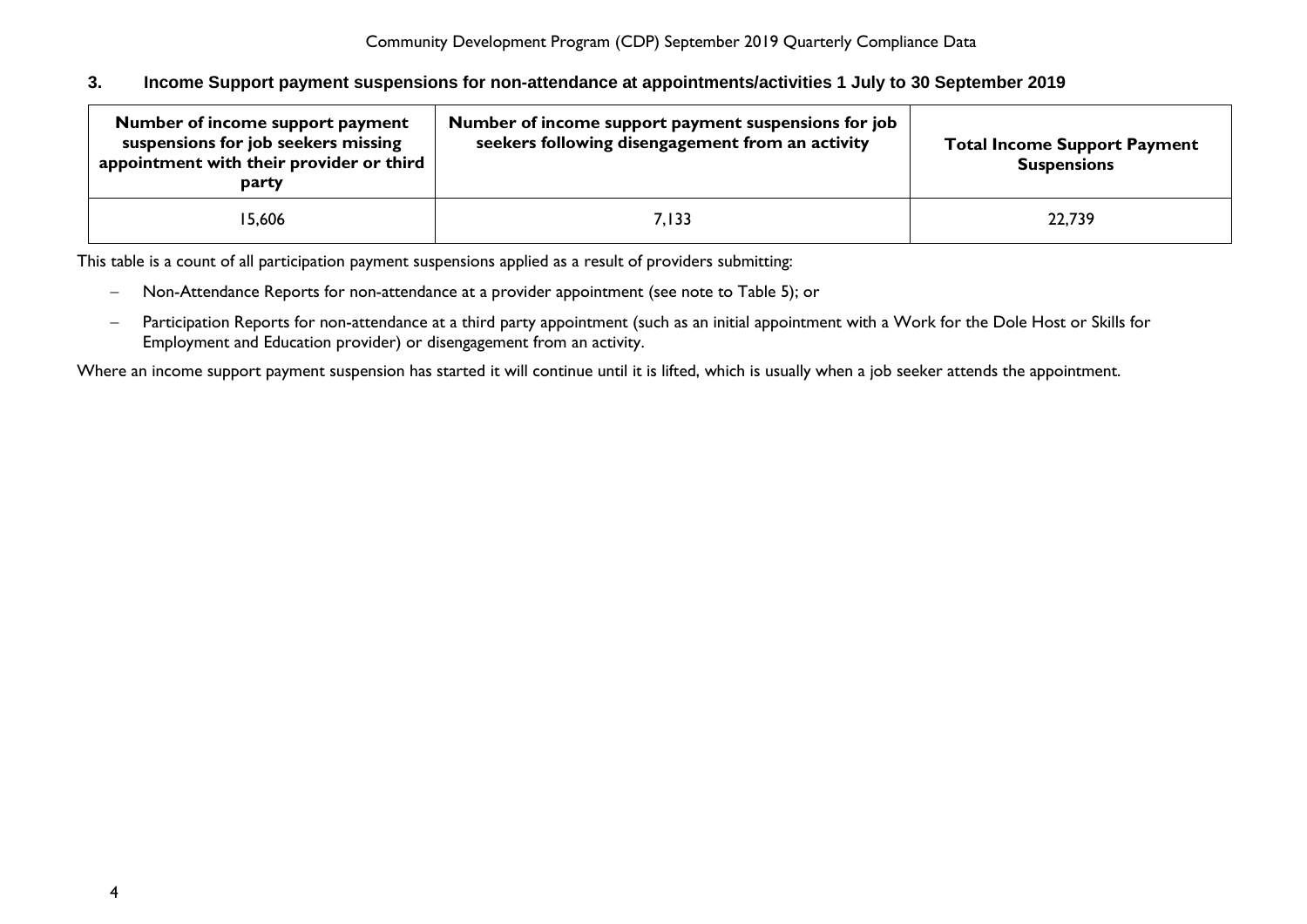#### <span id="page-5-0"></span>**4. Number of Non-Attendance Reports, Participation Reports and Provider Appointment Reports 1 July to 30 September 2019**

| Number of                     | Number of Non-Attendance Reports as a % of non- | <b>Number of Participation Reports and</b> |
|-------------------------------|-------------------------------------------------|--------------------------------------------|
| <b>Non-Attendance Reports</b> | attended appointments without a valid reason    | <b>Provider Appointment Reports</b>        |
| 21,793                        | 73.6%                                           | 55,648                                     |

Non-Attendance Reports may be used by providers, after first attempting to contact the job seeker, to report to the Department of Human Services where a job seeker fails to attend a provider appointment without giving prior notice of a valid reason.

Once received by the Department of Human Services, a Non-Attendance Report will trigger an income support payment suspension which will generally remain in place until the job seeker attends a re-engagement appointment. Submission of a Non-Attendance Report by a provider does not require the Department of Human Services to investigate whether a participation failure has occurred.

"Number of Non-Attendance Reports as a % of non-attended appointments" is the number of submitted Non-Attendance Reports as a proportion of the number of provider appointments not attended during the quarter (excluding where the provider considered the job seeker had a reasonable excuse for their non-attendance – i.e. 'Valid Reason').

Provider Appointment Reports were introduced on 1 July 2015. A provider submits a Provider Appointment Report when they want the Department of Human Services to investigate whether a 'Non-Attendance Failure' should be applied. In the above table, Provider Appointment Reports have been grouped with Participation Reports for Connection, Reconnection, No Show No Pay and Serious Failures for refusing to accept or commence in a suitable job (i.e. those Participation Reports which are directly submitted by providers to the Department of Human Services for investigation).

Participation Reports can also be submitted for non-appointment related reasons. As such, the number of Provider Appointment Reports and Participation Reports is not expressed "as a percentage of non-attended appointments".

#### <span id="page-5-1"></span>**5. Reasons for providers reporting non-compliance to the Department of Human Services 1 July to 30 September 2019**

| <b>Reasons</b>                                              | <b>Number</b> | Percent |
|-------------------------------------------------------------|---------------|---------|
| Failure to attend provider appointment and<br>other reasons | 21,816        | 28%     |
| <b>Failure to attend activity</b>                           | 55,625        | 72%     |
| Total for all reasons                                       | 77,441        | 100%    |

This table includes a count of all Non-Attendance Reports, Provider Appointment Reports and Participation Reports.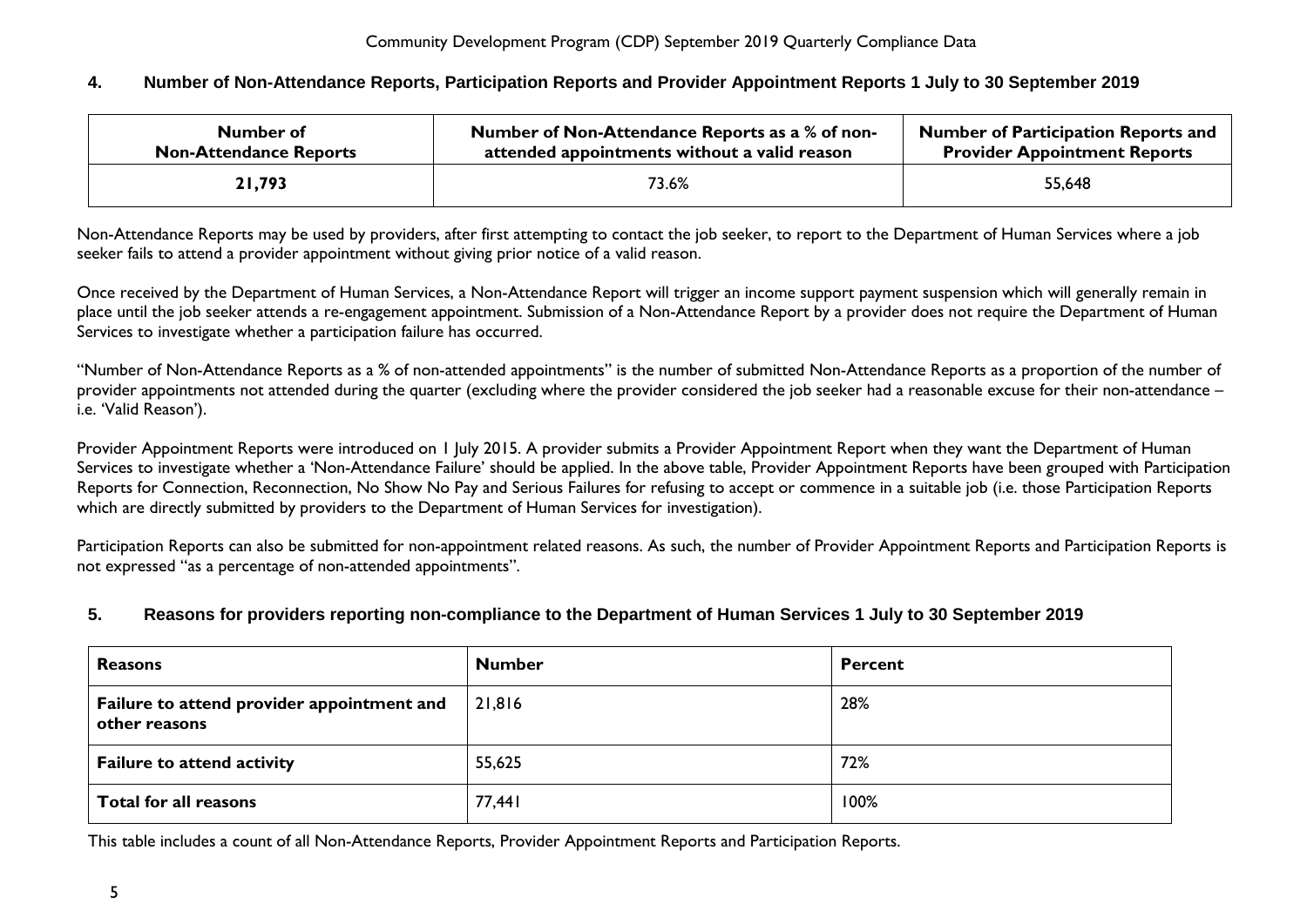# <span id="page-6-0"></span>**6. Department of Human Services responses to Provider Appointment Reports and Participation Reports**

<span id="page-6-1"></span>*6a. Department of Human Services responses to Provider Appointment Reports and Participation Reports 1 July to 30 September 2019*

| <b>Responses to Provider Appointment and</b><br><b>Participation Reports</b> | <b>Number</b> | <b>Percent</b> |
|------------------------------------------------------------------------------|---------------|----------------|
| <b>Participation Failure imposed (Applied)</b>                               | 25,189        | 45%            |
| <b>Participation Failure not imposed (Rejected)</b>                          | 30,459        | 55%            |
| <b>Total reports</b>                                                         | 55,648        | 100%           |

Participation Reports and Provider Appointment Reports are rejected if the Department of Human Services determines that the job seeker gave prior notice of a reasonable excuse for their failure to attend an appointment or had a reasonable excuse but was unable to give prior notice. Although Non-Attendance Reports are also used to report non-compliance and can be found to be invalid (for example, the job seeker was not on payment at the time of their non-attendance), the Department of Human Services is not required to determine whether or not the job seeker had a reasonable excuse for their non-attendance because no participation failure can be applied. For this reason, Non-Attendance Reports, which are used to report non-attendance at provider appointments, are not included in this table because they do not result in a Participation Failure under the compliance framework and simply delay a job seeker's income support payment rather than resulting in a penalty.

Figures for "Participation Failure imposed" may differ from figures for "Total Failures" in Table 9a because the above table only includes failures that are reported via a Provider Appointment Report or Participation Report from a provider; that is, Non-Attendance Failures, Connection, Reconnection, No Show No Pay, and Serious Failures for refusing to accept or commence in a suitable job. Provider Appointment Reports and Participation Reports are not directly submitted for Serious Failures due to persistent non-compliance as these are determined following a Comprehensive Compliance Assessment (CCA). Unemployment Non Payment Periods (UNPPs) are also excluded from the table as the majority of UNPPs are initiated by the Department of Human Services prior to the job seeker commencing in employment services. Table 10 includes Serious Failures for persistent non-compliance as well as UNPPs.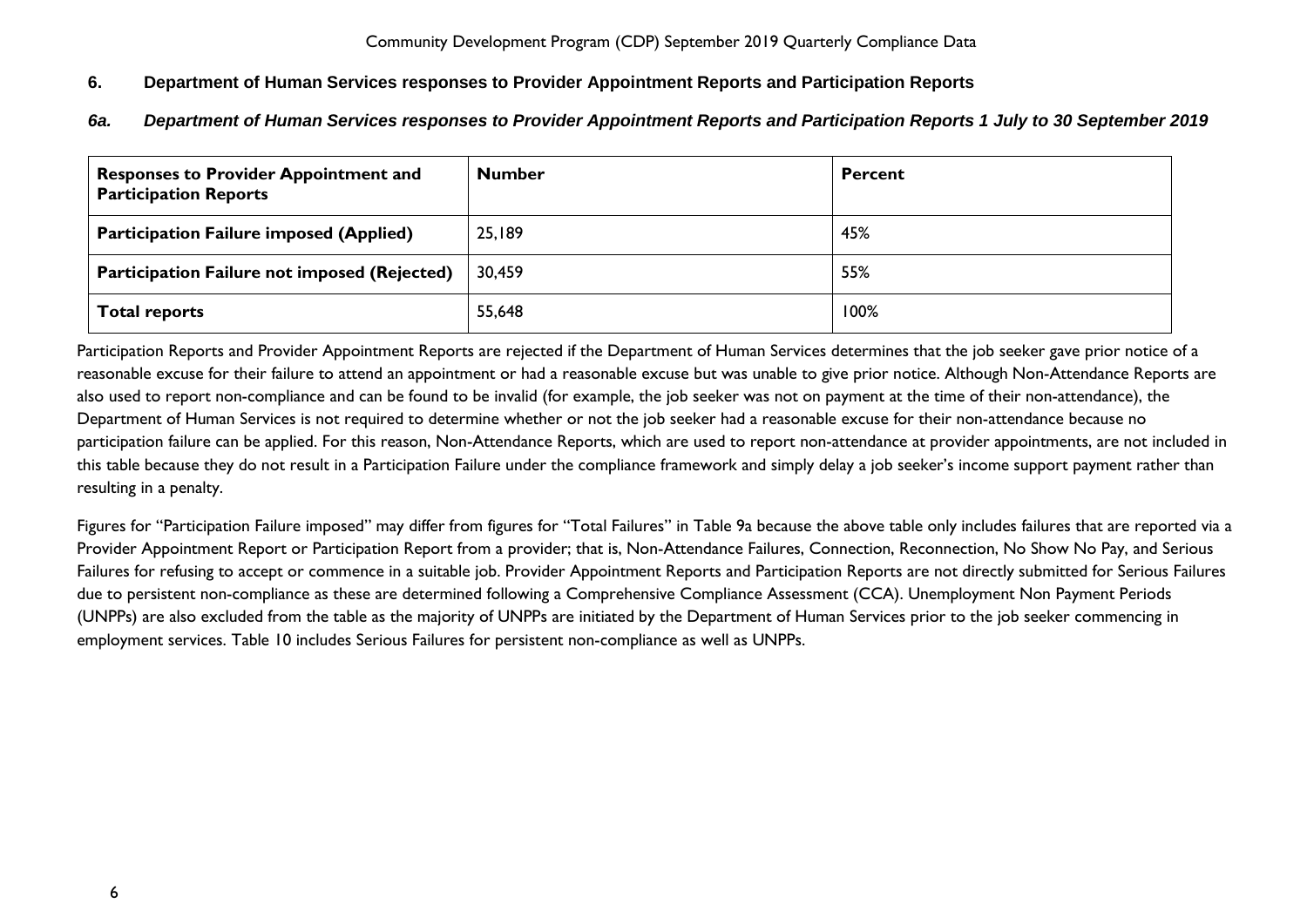| <b>Reason Participation Failure Applied</b>                 | <b>Number Participation Failures</b> | % of All Participation Failures Applied |
|-------------------------------------------------------------|--------------------------------------|-----------------------------------------|
| Job seeker error                                            | 0                                    | 0%                                      |
| Manageable or unproven medical issue                        | 0                                    | 0%                                      |
| Job seeker chose not to participate                         | 0                                    | 0%                                      |
| Job seeker denied being notified                            | 0                                    | 0%                                      |
| Foreseeable or unacceptable activity prevented compliance   | 0                                    | 0%                                      |
| Personal matter                                             | 0                                    | 0%                                      |
| Transport difficulties - insufficient to prevent compliance | 0                                    | 0%                                      |
| Cultural/ language issues                                   | 0                                    | 0%                                      |
| Job seeker considered work offered was unsuitable           | 0                                    | 0%                                      |
| No reason offered                                           | 0                                    | 0%                                      |
| Reason not recorded                                         | 31                                   | $<$ I%                                  |
| Reasonable excuse but no prior notice                       | 25,158                               | 100%                                    |
| <b>Total</b>                                                | 25,189                               | 100%                                    |

# <span id="page-7-0"></span>*6b. Participation Failures applied by the Department of Human Services due to unacceptable reasons given by job seekers for non-attendance 1 July to 30 September 2019*

This table breaks down the data included in the "Participation Failure imposed' column of the previous overview table by the reason the job seeker gave for their failure. Reasons are recorded where the failure is for non-attendance at appointments with the Department of Human Services, third party appointments, with employers or for non-attendance at activities.

Non-Attendance Reports, which are used to report non-attendance at provider appointments, are not included in this table because they do not result in a Participation Failure under the compliance framework and simply delay a job seeker's income support payment rather than resulting in a penalty. Because of this, the job seeker's reason for non-attendance is not sought or recorded by the Department of Human Services

The Department of Human Services is required under legislation to determine each case on its merits and to consider whether or not the job seeker's personal circumstances affected their ability to comply or to give prior notice of their inability to comply for each incidence of non-attendance. This table gives the types of excuses that job seekers provided to the Department of Human Services and which the Department of Human Services did not accept as reasonable in the specific circumstances of each case. In these instances, the Department of Human Services' decision-maker has determined that the circumstances described by the job seeker did not impact sufficiently on the job seeker's capacity to attend the appointment or activity at the scheduled time or there is no evidence to support the job seeker's reason for non-attendance or failure to give prior notice.

Note: Discrepancies may occur between the sum of component percentages and the total percentage, due to rounding.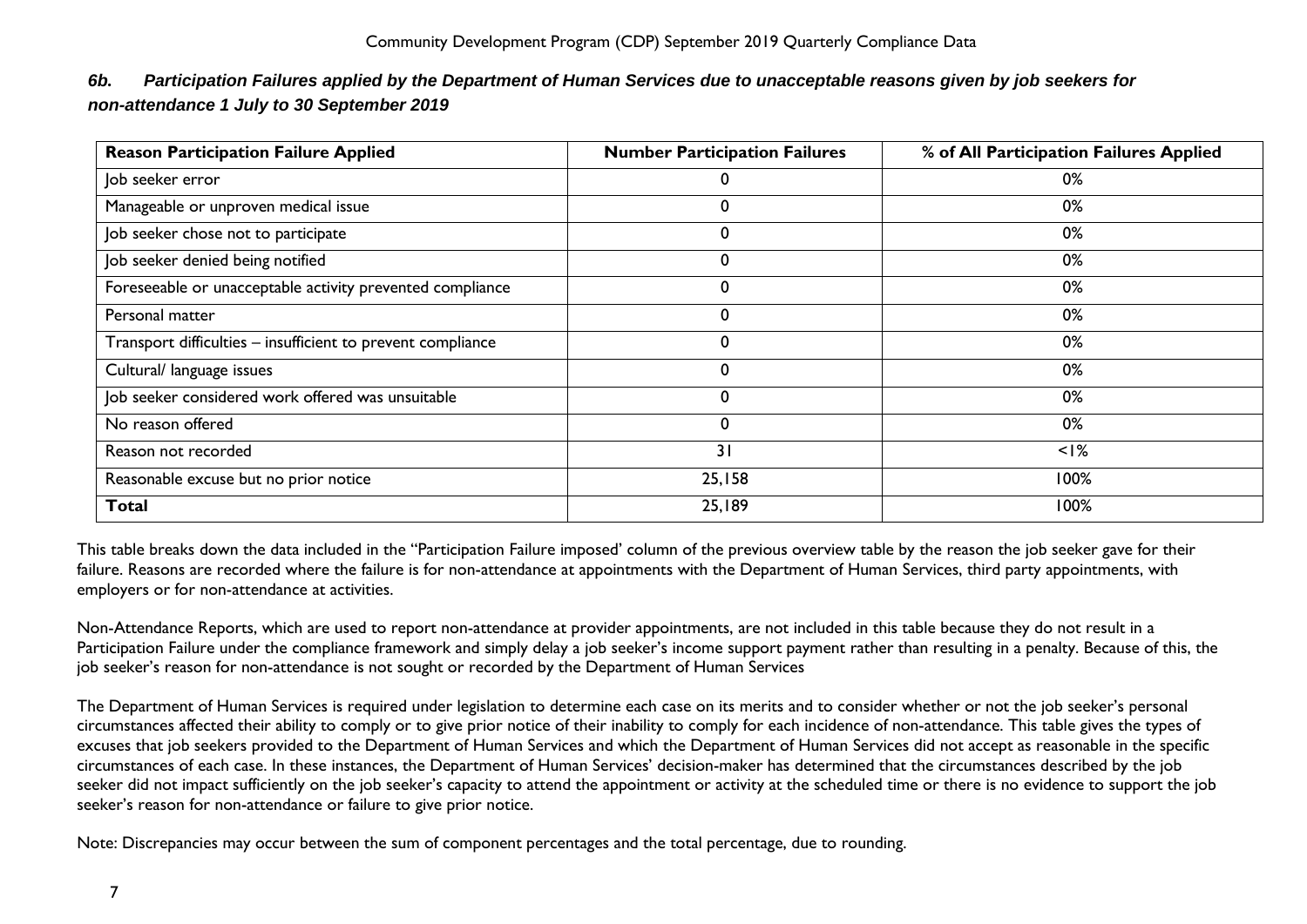<span id="page-8-0"></span>

| 6c. |                   | Department of Human Services' reasons for applying Provider Appointment Reports or Participation Reports 1 July to |
|-----|-------------------|--------------------------------------------------------------------------------------------------------------------|
|     | 30 September 2019 |                                                                                                                    |

| Prior notice of reasonable excuse for non-<br>attendance required | <b>Number</b> | Percent |
|-------------------------------------------------------------------|---------------|---------|
| Prior notice not given - reasonable excuse                        | 25,158        | (99.9%) |
| Prior notice not given - no reasonable<br>excuse                  | 0             | (0%)    |
| Prior notice given or not relevant, but no<br>reasonable excuse   | 31            | $(1\%)$ |
| <b>Total Applied</b>                                              | 25,189        | (100%)  |

Where a job seeker is unable to attend an appointment or activity they must give prior notice of their reason for not being able to attend, where it is reasonable to expect them to do so. If they fail to do so, a penalty may be applied regardless of the reason for non-attendance. Job seekers can therefore have penalties applied where:

- − they failed to give prior notice of a reasonable excuse for not attending an appointment or activity;
- − they gave prior notice but their excuse was not accepted by the Department of Human Services as reasonable; or
- − where there was no requirement to give prior notice (because the failure did not relate to attendance for example, a failure to enter into a Job Plan) but the job seeker had no reasonable excuse for their action.

Non-Attendance Reports, which are used to report non-attendance at provider appointments (which constitute the bulk of appointment types) are not included in this table because they do not result in a Participation Failure under the compliance framework. Instead they delay a job seeker's income support payment rather than result in a penalty. Because of this, whether or not the job seeker had a reasonable excuse is not investigated or recorded by the Department of Human Services.

Since 1 July 2015, a provider will submit a Provider Appointment Report if they want to recommend to the Department of Human Services that a penalty be applied for the job seeker's non-attendance. The Department of Human Services will investigate the job seeker's non-compliance and determine if a Non-Attendance Failure should be applied.

Note: Discrepancies may occur between the sum of component percentages and the total percentage, due to rounding.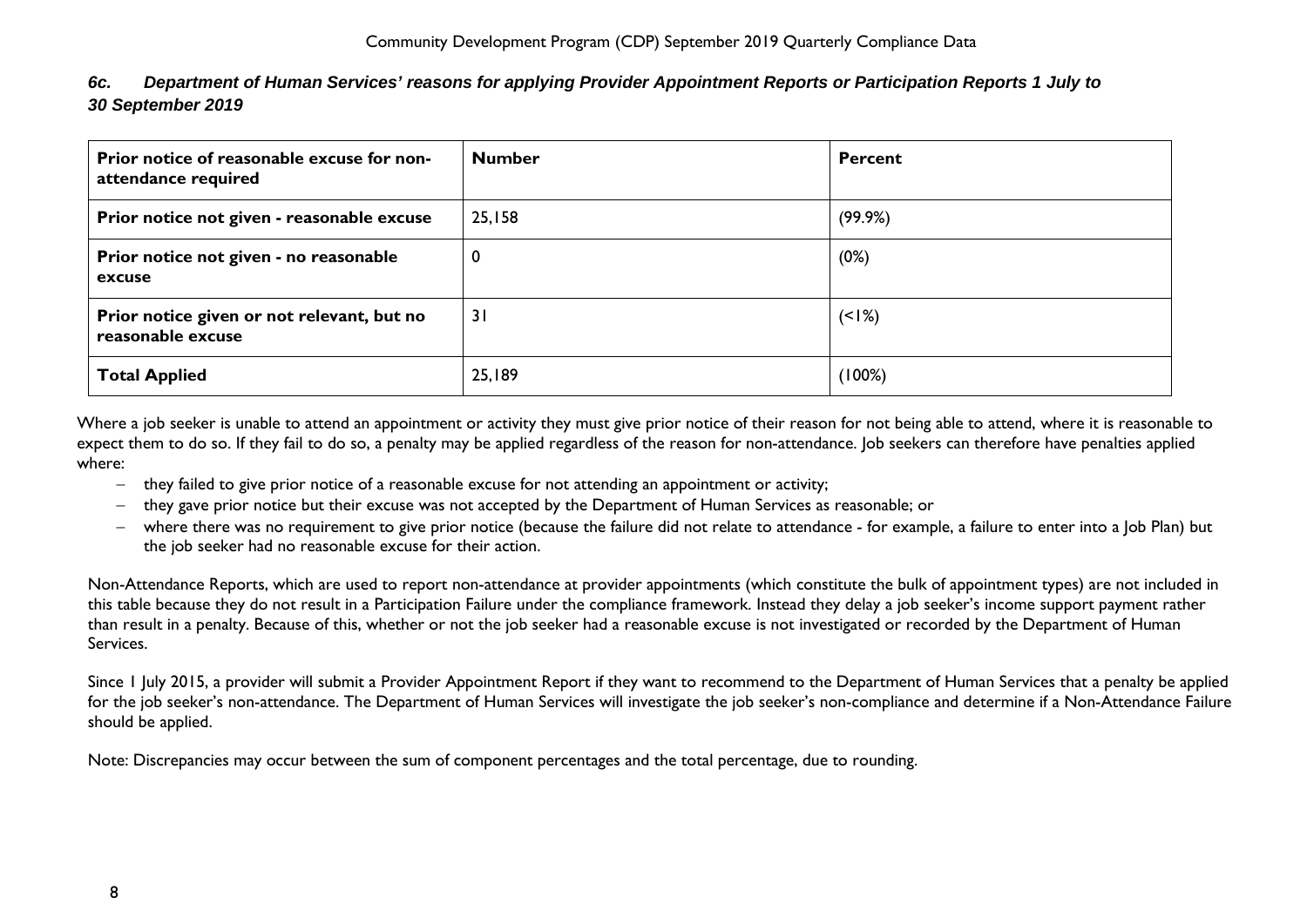<span id="page-9-0"></span>

| 6d. | Department of Human Services' reasons for rejecting Provider Appointment Reports and Participation Reports 1 July to |  |  |
|-----|----------------------------------------------------------------------------------------------------------------------|--|--|
|     | 30 September 2019                                                                                                    |  |  |

| <b>Reasons for rejecting Provider Appointment</b><br>and Participation Reports                                       | <b>Number</b> | <b>Percent</b> |
|----------------------------------------------------------------------------------------------------------------------|---------------|----------------|
| Job seeker had reasonable excuse                                                                                     | 13,861        | 46%            |
| <b>Procedural errors: All types</b>                                                                                  | 16,598        | 54%            |
| Procedural errors relating to sub-category<br>"Nature of requirements"                                               | 5,409         | 18%            |
| Procedural errors relating to sub-category<br>"Notifying requirements"                                               | 1,137         | 3%             |
| Procedural errors relating to sub-category<br>"Submitting Provider Appointment Reports<br>and Participation Reports" | 10,052        | 33%            |
| <b>Total Rejections</b>                                                                                              | 30,459        | 100%           |

Non-Attendance Reports, which are used to report non-attendance at provider appointments where no prior notice of a valid reason was given, are not included in this table because they do not result in a Participation Failure under the compliance framework. Instead they delay a job seeker's income support payment rather than result in a penalty. Because of this, whether or not the job seeker had a reasonable excuse is not investigated or recorded by the Department of Human Services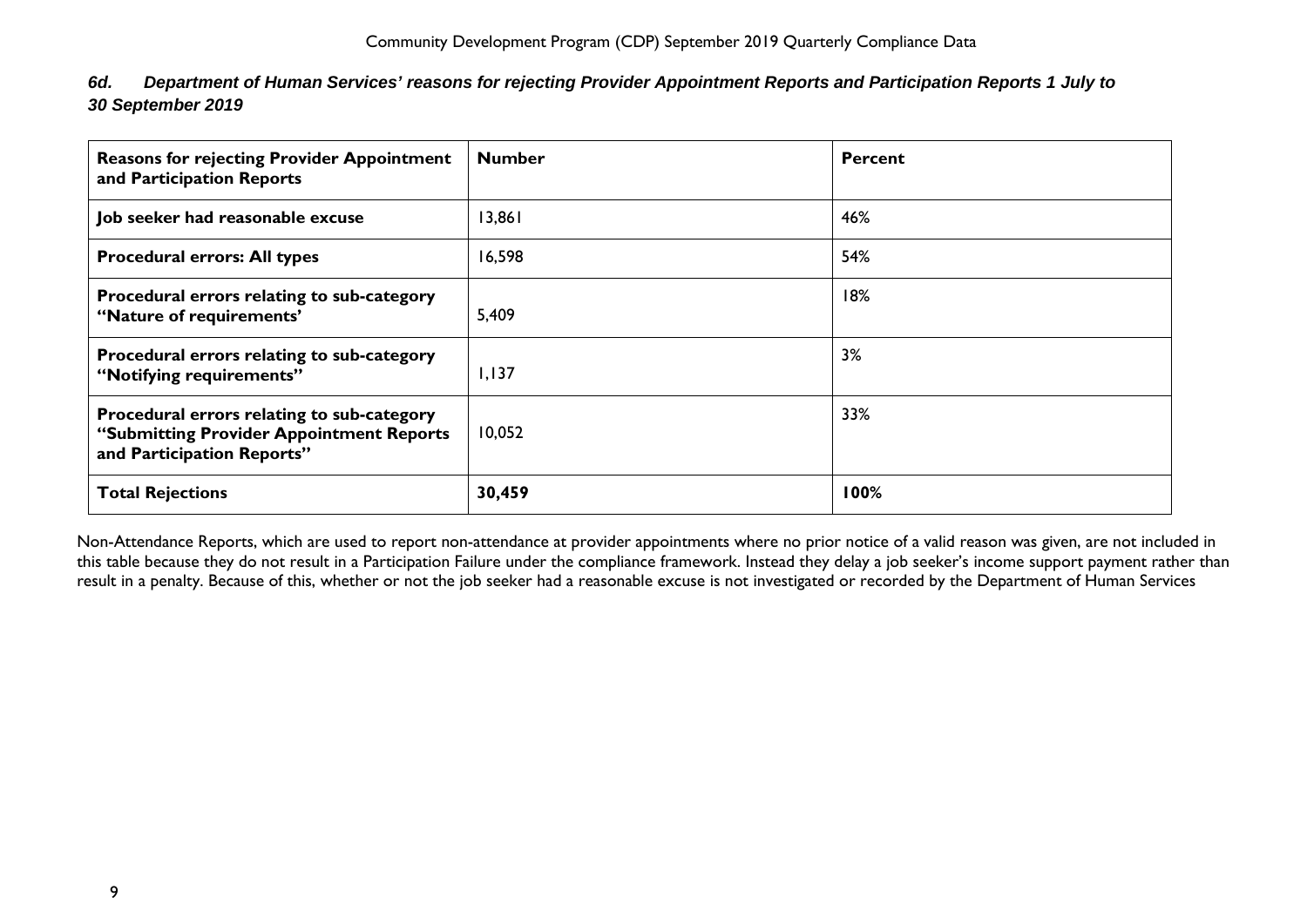<span id="page-10-0"></span>

| 6e. | Department of Human Services' reasons for rejecting Provider Appointment Reports and Participation Reports: Reasonable Excuse |  |  |
|-----|-------------------------------------------------------------------------------------------------------------------------------|--|--|
|     | 1 July to 30 September 2019                                                                                                   |  |  |

| Reasonable excuse              | <b>Percent</b> |
|--------------------------------|----------------|
| Medical reason - A             | 2.70%          |
| Medical reason - B             | 2.10%          |
| Other acceptable activity      | 13.60%         |
| <b>Personal crisis</b>         | 4.80%          |
| <b>Caring responsibilities</b> | 2.70%          |
| <b>Homelessness</b>            | $<$ $1\%$      |
| <b>Transport difficulties</b>  | 1.90%          |
| Cultural/language issues       | 4.70%          |
| Other                          | 12.80%         |

Percentages in this table represent the proportion of all Provider Appointment Reports and Participation Reports rejected. Each row equals the "Total reasonable excuse" percentage, rather than adding up to 100%. Discrepancies may occur between the sum of component percentages and the total percentage, due to rounding.

Medical reason A – means that a medical reason prevented the job seeker from complying with the requirement but the job seeker did not provide specific evidence relating to the particular incident.

Medical reason B – means that a medical reason prevented the job seeker from complying with the requirement and the job seeker provided specific evidence relating to the particular incident.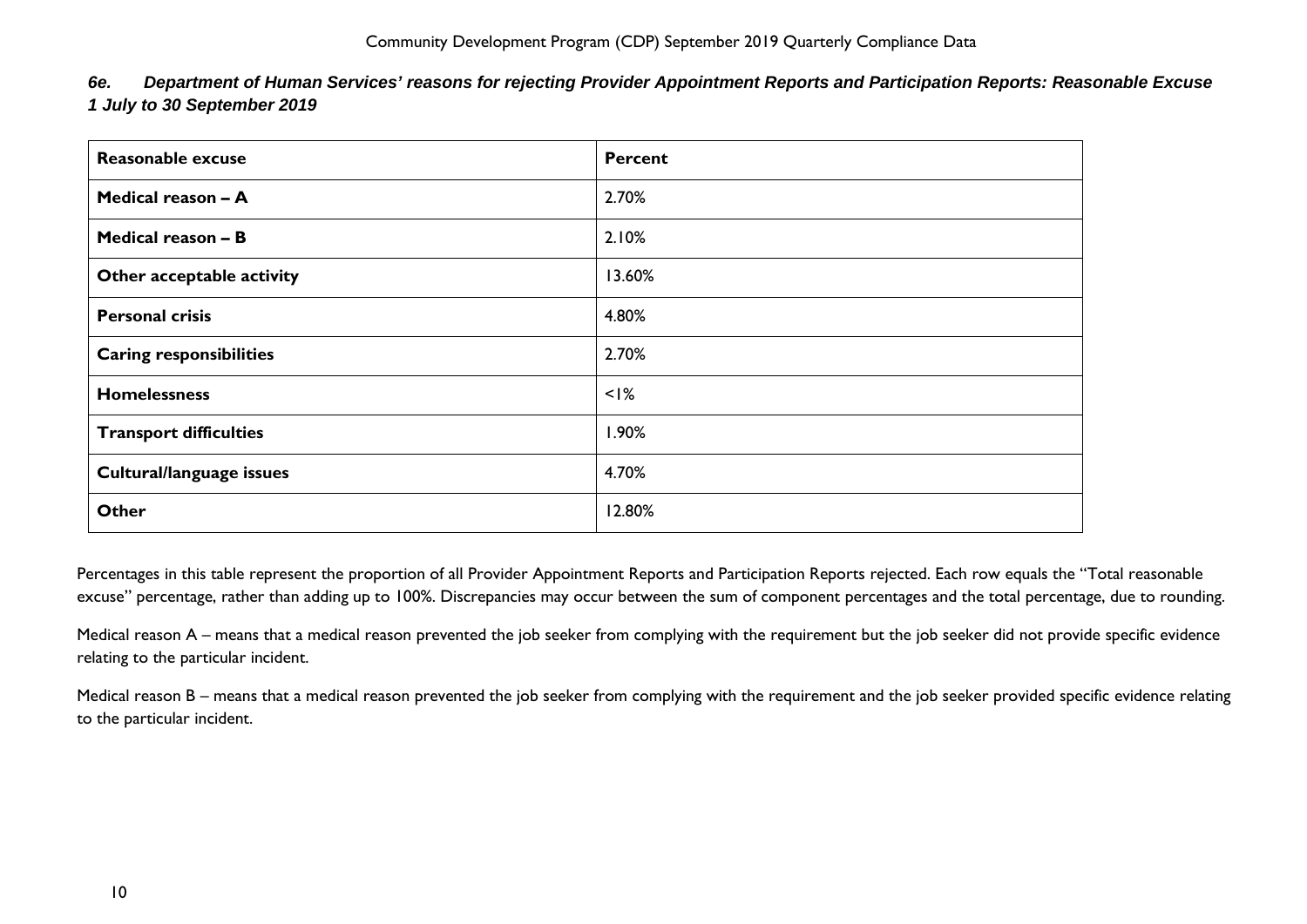| Number of PRs, NARs or PARs per<br>job seeker | Number of all job seekers | % of all job seekers | % of PRs, NARs or PARs |
|-----------------------------------------------|---------------------------|----------------------|------------------------|
|                                               | 6,210                     | 24.4%                | N/A                    |
|                                               | 2,590                     | 10.2%                | 1.1%                   |
|                                               | I,687                     | 6.6%                 | 1.5%                   |
|                                               | I,457                     | 5.7%                 | 1.9%                   |
|                                               | 1,209                     | 4.8%                 | 2.1%                   |
| $5+$                                          | 12,278                    | 48.3%                | 93.4%                  |
| <b>Total</b>                                  | 25,431                    | 100%                 | 100%                   |

# <span id="page-11-0"></span>**7. Number of Compliance Reports Submitted per job seeker over past 12 months (as at 30 September 2019)**

This table shows the number and percentage of job seekers who have not been reported for non-compliance and the number and percentage that have been reported, either through a Participation Report, Non-Attendance Report and/or Provider Appointment Report, on one or multiple occasions.

A Provider Appointment Report must be preceded by a Non-Attendance Report; however, every Non-Attendance Report may not result in a Provider Appointment Report being submitted by a provider. When a Provider Appointment Report is submitted, the preceding Non-Attendance Report is not counted in the table above.

"Number of all job seekers" and "% of all job seekers" indicates the total number and proportion of all job seekers as at 30 September 2019 who received the specified number of Participation Reports, Provider Appointment Reports and/or Non-Attendance Reports over the preceding twelve months.

"% of PRs, NARs, or PARs" indicates the percentage of Participation Reports, Provider Appointment Reports and Non-Attendance Reports submitted in relation to each particular cohort of job seekers at 30 September 2019 during the preceding twelve month period (e.g. 93.4 per cent of all compliance reports submitted between 1 October 2018 and 30 September 2019 were submitted in relation to those job seekers who, as at 30 September 2019, had received five or more Participation Reports, Provider Appointment Reports and/or Non-Attendance Reports during the previous 12 months).

Note: Discrepancies may occur between the sum of component percentages and the total percentage, due to rounding.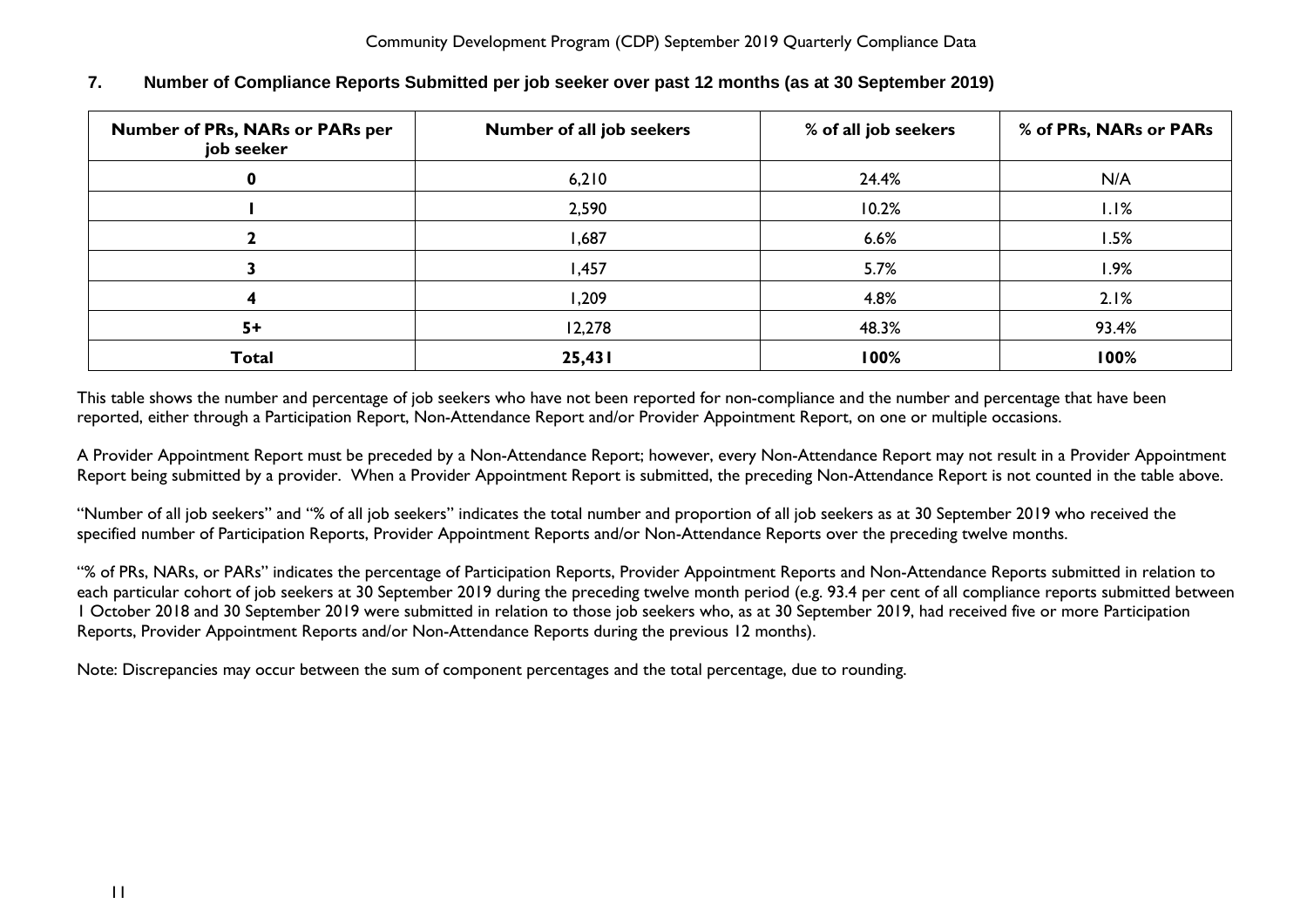### <span id="page-12-0"></span>**8. Number of Participation Failures Applied**

| <b>Number of Participation Failures</b><br>I July to 30 September 2019 | Number of job seekers with a Participation Failure<br>applied in past 12 months, as at 30 September 2019 | % of activity tested job seekers at 30 September<br>2019 with a Participation Failure in past 12<br>months |
|------------------------------------------------------------------------|----------------------------------------------------------------------------------------------------------|------------------------------------------------------------------------------------------------------------|
| 30,535                                                                 | 11,345                                                                                                   | 44.6%                                                                                                      |

"Number of Participation Failures" shown include applied Connection, Reconnection, No Show No Pay failures, Non-Attendance failures, and Serious Failures for persistent non-compliance or failing to accept or commence in a suitable job.

Participation Failures are applied where the Department of Human Services has assessed a Participation Report or a Provider Appointment Report and has determined under social security law that the job seeker did not have a reasonable excuse. The Department of Human Services then records the Participation Failure on the job seeker's record and this may or may not result in the application of a financial penalty, depending on the failure type.

Non-Attendance Reports, like Participation Reports, are a mechanism for providers to report non-compliance. However, the Department of Human Services does not consider reasonable excuse before actioning Non-Attendance Reports and they do not result in the application of a Participation Failure or penalty (only income support payment suspension). Unemployment Non Payment Periods (UNPPs) are also excluded from the table as the majority of UNPPs are initiated by the Department of Human Services prior to a job seeker commencing in employment services.

Figures for "Number of Participation Failures" during the quarter above may differ from the figures for "Participation Failures imposed" in Table 6a, as Table 6a does not include Serious Failures for persistent non-compliance.

"Number of job seekers with a Participation Failure applied in past 12 months" indicates the total number of job seekers as at 30 September 2019 who had at least one Participation Failure applied over the preceding twelve months.

The "% of job seekers with a Participation Failure applied in past 12 months" figure gives the "Number of job seekers with a Participation Failure applied in past 12 months" figure as a proportion of all activity tested job seekers at that point in time (i.e. 30 September 2019).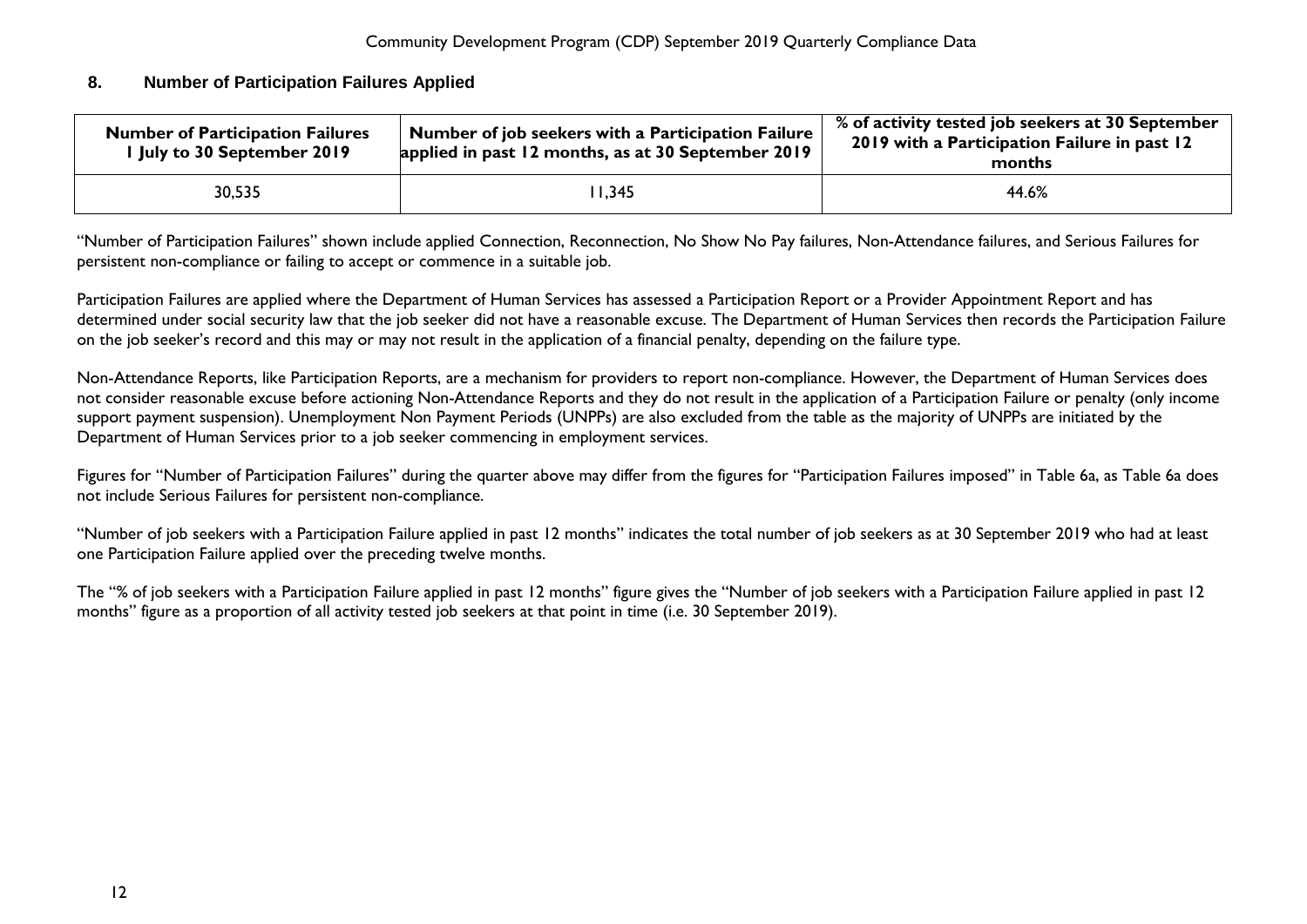# <span id="page-13-1"></span><span id="page-13-0"></span>**9. Types of Participation Failures**

## *9a***.** *Types of Participation Failures 1 July to 30 September 2019*

| <b>Reason</b> | Connection<br><sup>=</sup> ailures | Reconnection<br><sup>=</sup> ailures | <b>Non-Attendance Failures</b> | No Show No Pay<br><b>Failures</b> | <b>Serious Failures</b> | <b>Total Failures</b> |
|---------------|------------------------------------|--------------------------------------|--------------------------------|-----------------------------------|-------------------------|-----------------------|
| <b>Number</b> | nd                                 | nd                                   | nD                             | nd                                | nd                      | 30,535                |

"Total Failures" above includes applied Connection failures, Reconnection failures, Non-Attendance failures, No Show No Pay failures, and Serious Failures for refusing to accept or commence a suitable job, and for persistent non-compliance following a CCA. Unemployment Non Payment Periods (UNPPs) are excluded as the majority of UNPPs are initiated by the Department of Human Services prior to the job seeker commencing in employment services. For further explanation of the various failure types refer to the Glossary.

# <span id="page-13-2"></span>*9b. Types of Participation Failures: Serious Failures^ 1 July to 30 September 2019*

| <b>Total Serious</b><br>Failures <sup>^^</sup> |
|------------------------------------------------|
| No.                                            |
| np                                             |

<sup>^</sup>The Department of Human Services undertake a CCA before determining if a job seeker has persistently failed to comply with their activity test requirements. A number of matters, set out in the *Social Security (Administration) (Persistent Non-compliance) (Employment) Determination 2015 (No. 1),* assist decision makers in deciding whether a job seeker has been persistently non-compliant.

^^Total serious failures includes persistent non-compliance, refused suitable job and did not commence suitable job.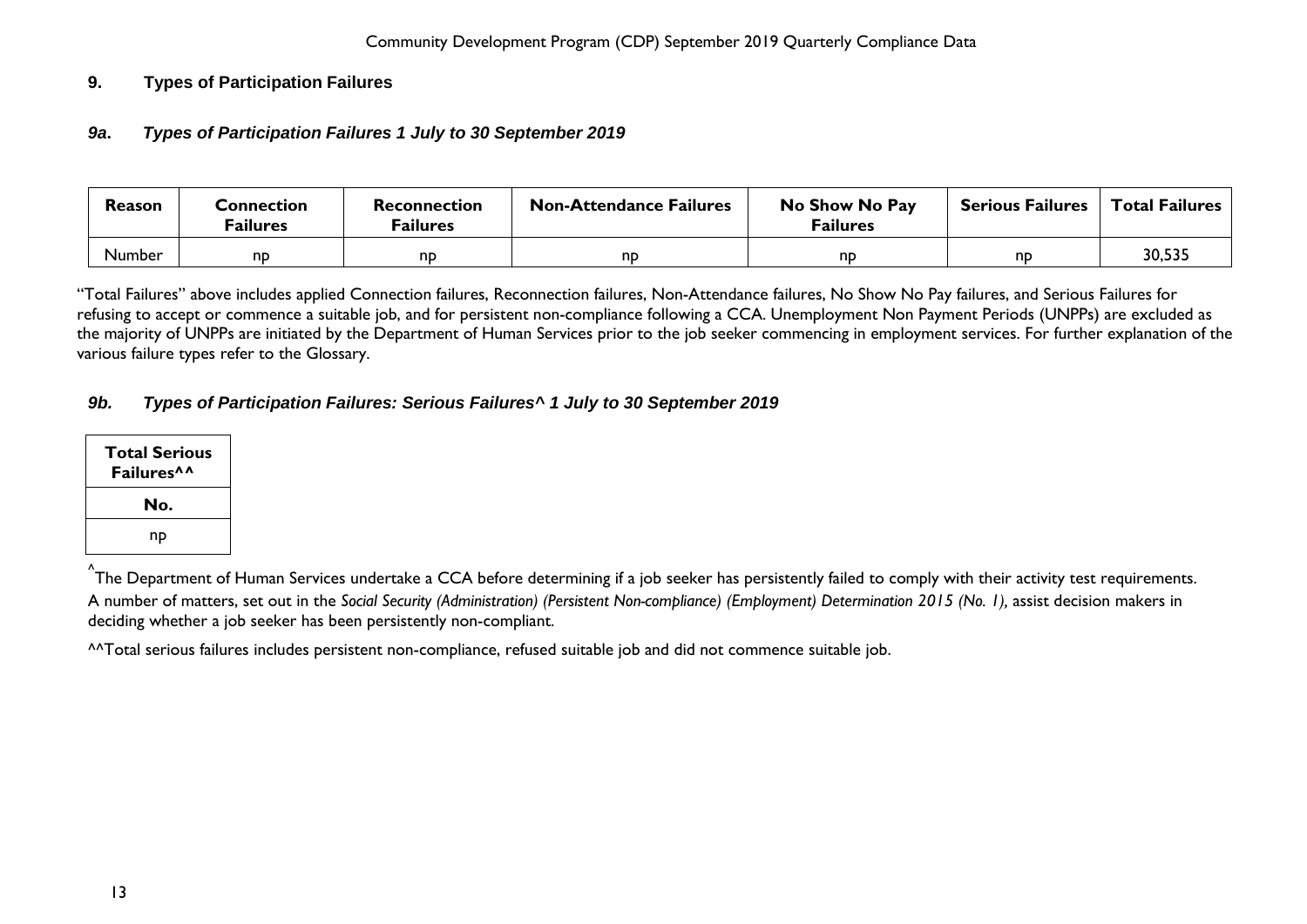<span id="page-14-0"></span>

| 10. | Sanctions for Serious Failures and Unemployment Non-Payment Periods 1 July to 30 September 2019 |  |  |  |  |
|-----|-------------------------------------------------------------------------------------------------|--|--|--|--|
|-----|-------------------------------------------------------------------------------------------------|--|--|--|--|

| <b>Serious Failures</b>                                         | <b>Number</b> | <b>Percent</b> |
|-----------------------------------------------------------------|---------------|----------------|
| <b>Non-payment Period</b>                                       | np            | np             |
| <b>Financial Penalty waived - Compliance</b><br><b>Activity</b> | 4,955         | 92%            |
| <b>Financial Penalty waived - Financial Hardship</b>            | $20$          | np             |
| <b>Total</b>                                                    | 5,361         | 100%           |

"Serious Failures and Unemployment Non-Payment Periods" shown are for refusing to accept or commence a suitable job, persistent non-compliance following a CCA, leaving a job voluntarily or dismissal due to misconduct.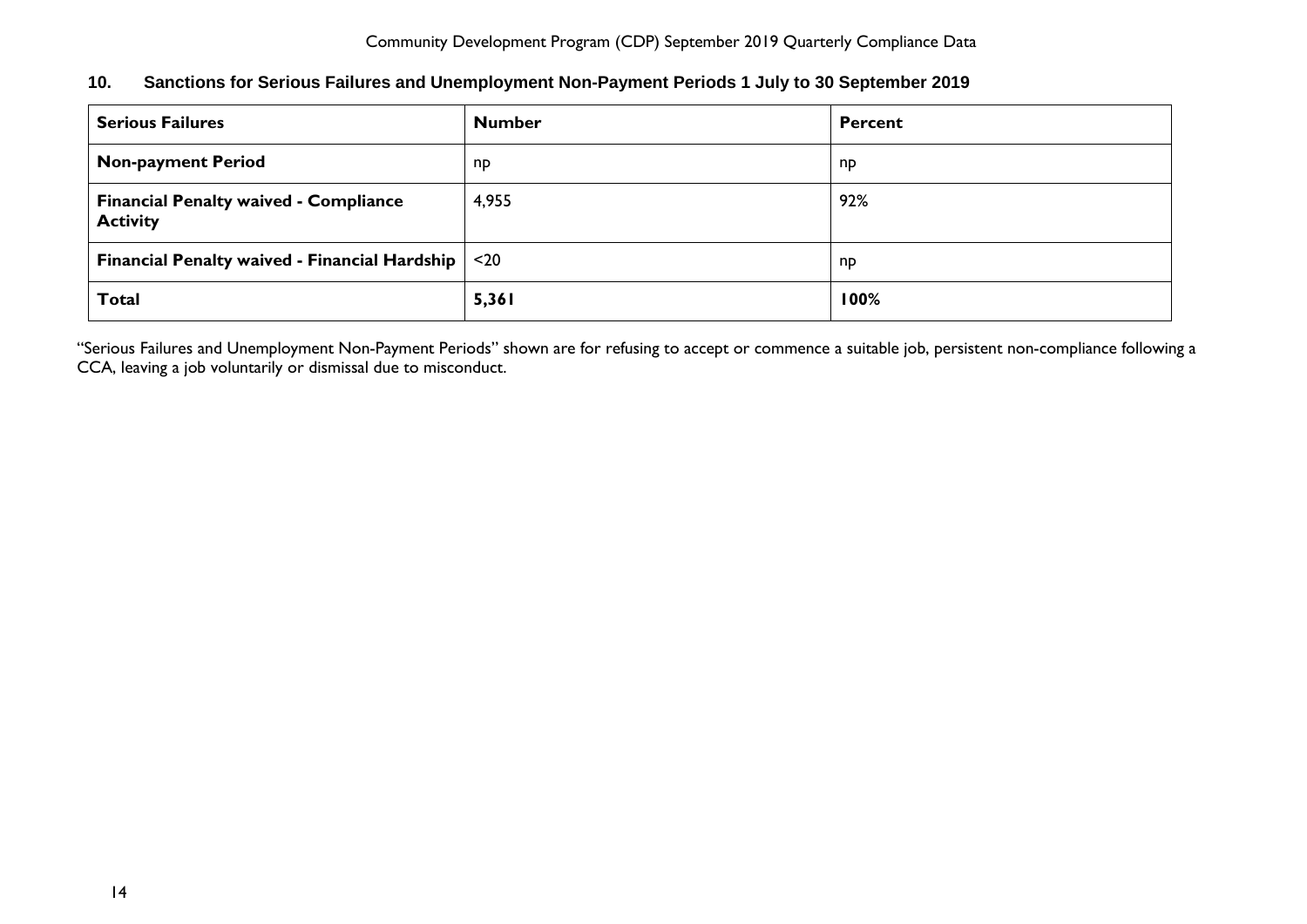# <span id="page-15-1"></span><span id="page-15-0"></span>**Part B**

### **11. Financial Penalties and Income Support Payment Suspensions by Gender**

#### <span id="page-15-2"></span>*11a. Non Payment Periods (Serious and UNPPs) 1 July to 30 September 2019*

| $^\mathsf{!}$ Non Payment Periods (Serious and<br><b>UNPPs)</b> | <b>Male</b> | Male % | Female | <b>Female</b> % | <b>Total</b> | Total % | Financial<br>YTD | <b>Financial</b><br><b>YTD%</b> |
|-----------------------------------------------------------------|-------------|--------|--------|-----------------|--------------|---------|------------------|---------------------------------|
| <b>Sub Total NPPs</b>                                           | 3,259       | 60.79% | 2,102  | 39.21%          | 5,361        | 100.00% | 5,361            | 100.00%                         |

#### <span id="page-15-3"></span>*11b. Short Term Financial Penalties 1 July to 30 September 2019*

| <b>Short Term Financial Penalties (Non-</b><br><b>Attendance, Reconnection and NSNP)</b> | Male   | Male % | Female | Female % | Total  | Total % | Financial | <b>Financial</b><br><b>YTD%</b> |
|------------------------------------------------------------------------------------------|--------|--------|--------|----------|--------|---------|-----------|---------------------------------|
| . Sub Total Short Term Financial Penalties                                               | .5.199 | 60.35% | 9,984  | 39.65%   | 25,183 | 100.00% | 25,183    | 100.00%                         |

#### <span id="page-15-4"></span>*11c***.** *Total Financial Penalties 1 July to 30 September 2019*

| Male   | Male % | <b>Female</b> | <b>Female</b> % | Total  | Total % | <b>Financial</b><br>YTD | <b>Financial</b><br>YTD% |
|--------|--------|---------------|-----------------|--------|---------|-------------------------|--------------------------|
| 18,458 | 60.43% | 2,086         | 39.57%          | 30,544 | 100.00% | 30,544                  | 100.00%                  |

Unemployment non-payment periods are generally for eight weeks. However, a person who has received Relocation Assistance to take up a job and voluntarily leaves this job without a reasonable excuse, or is dismissed for misconduct within the first six months, may be subject to a non-payment penalty period of 12 weeks. This penalty may also be applied if the job seeker accepts the job and relocates but does not commence employment.

Appointment related failures comprise of financial penalties for non-attendance at a provider or Department of Human Services (including CCA) appointment. Reconnection failures for not entering into a Job Plan can be applied when a job seeker does not attend an appointment with their provider then refuses to enter into a Job Plan at their re-engagement appointment. This refusal represents the job seeker's first refusal to enter into a Job Plan.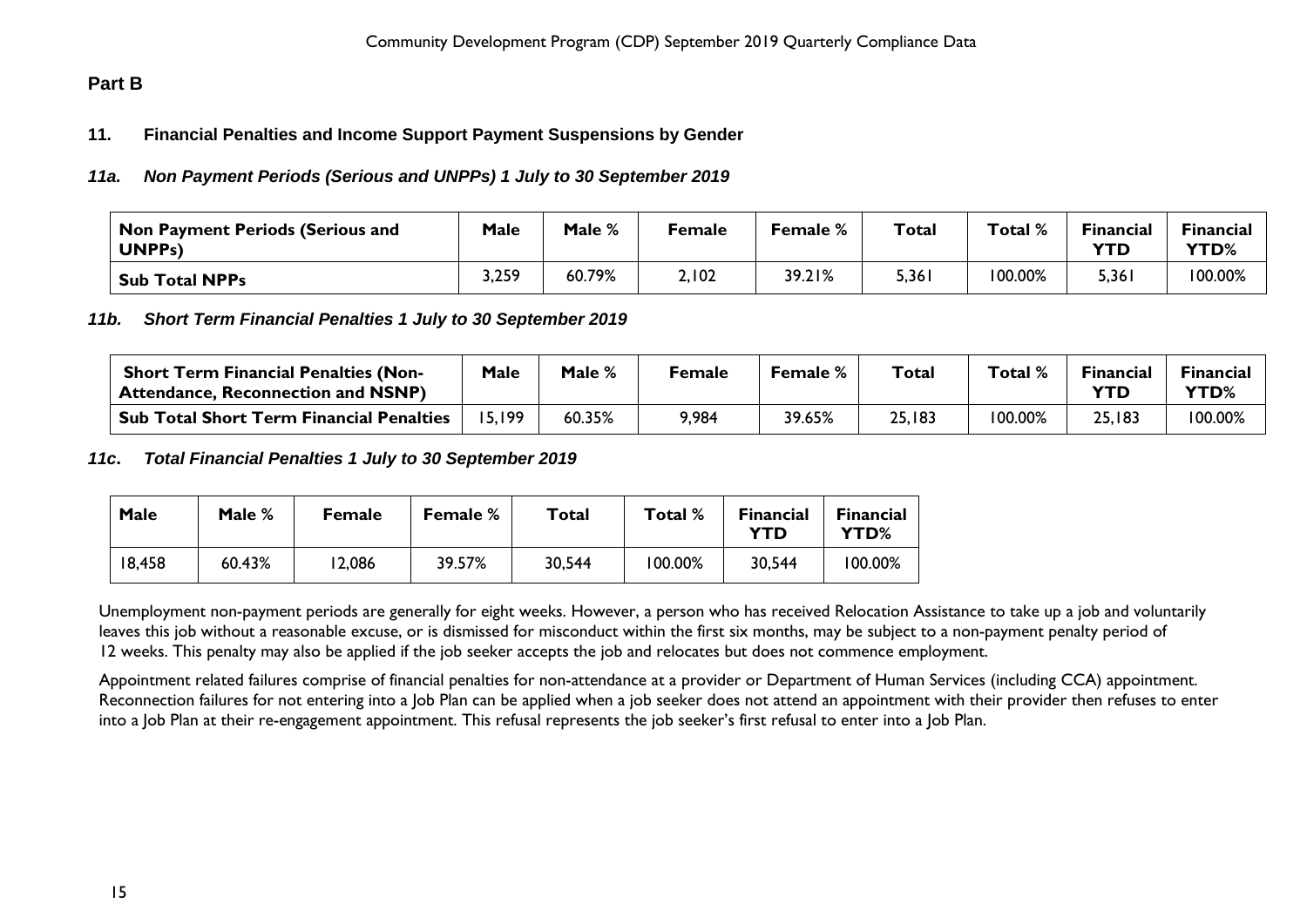# <span id="page-16-0"></span>*11d. Income Support Payment Suspensions 1 July to 30 September 2019*

| Income Support payment suspensions                                   | Male   | Male $%$ | <b>Female</b> | <b>Female %</b> | Total  | Total % | <b>Financial</b><br><b>YTD</b> | <b>Financial</b><br><b>YTD%</b> |
|----------------------------------------------------------------------|--------|----------|---------------|-----------------|--------|---------|--------------------------------|---------------------------------|
| Income support payment suspension -<br>non-attendance at appointment | 8,563  | 37.66%   | 7,043         | 30.97%          | 15,606 | 68.63%  | 15,606                         | 68.63%                          |
| Income support payment suspension $-$<br>disengagement from activity | 3,941  | 17.33%   | 3,192         | 14.04%          | 7.133  | 31.37%  | 7.133                          | 31.37%                          |
| <b>Total Income Support payment</b><br>suspensions                   | 12,504 | 54.99%   | 10,235        | 45.01%          | 22,739 | 100.00% | 22,739                         | 100.00%                         |

Income support payment suspensions are applied when a job seeker fails to attend an appointment with their employment services provider and a Non-Attendance Report is submitted, or when a job seeker disengages from an activity and their provider indicates on a No Show No Pay Participation Report that they wish to discuss this with the job seeker.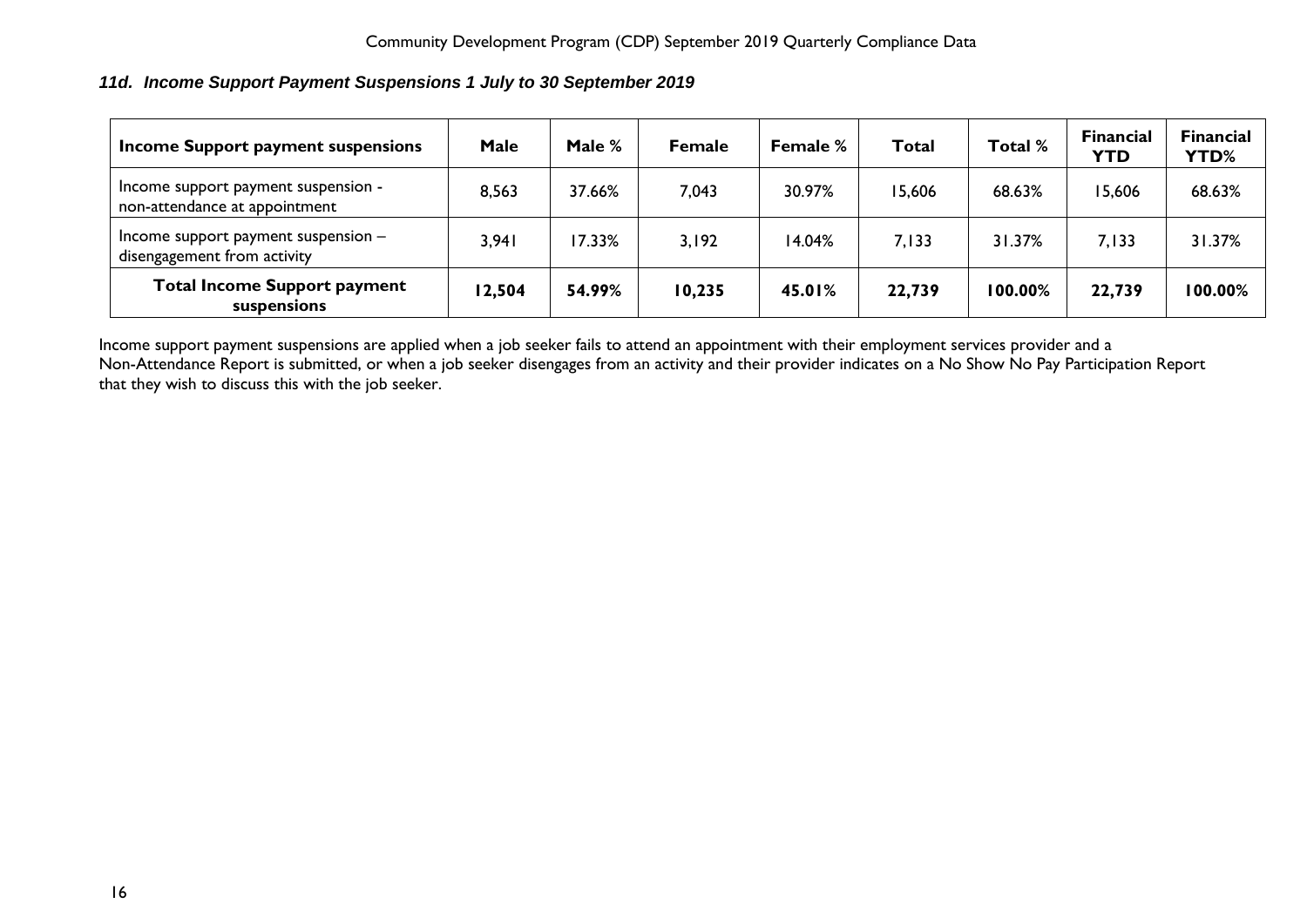# <span id="page-17-0"></span>**12. Financial Penalties and Income Support Payment Suspensions by Indigenous Status**

# <span id="page-17-1"></span>*12a. Non Payment Periods (Serious and UNPPs) 1 July to 30 September 2019*

| <b>Non Payment Periods (Serious and</b><br><b>UNPPs)</b> | Indigenous | Indigenous<br>% | Non-<br>Indigenous | Non-<br>Indigenous<br>$\mathbf{a}$ | Total | Total % | <b>Financial</b><br><b>YTD</b> | Financial<br><b>YTD%</b> |
|----------------------------------------------------------|------------|-----------------|--------------------|------------------------------------|-------|---------|--------------------------------|--------------------------|
| <b>Sub Total NPPs</b>                                    | 5,297      | 98.81%          | 64                 | .19%                               | 5,361 | 100.00% | 5,361                          | 100.00%                  |

## <span id="page-17-2"></span>*12b. Short Term Financial Penalties 1 July to 30 September 2019*

| <b>Short Term Financial Penalties (Non-</b><br><b>Attendance, Reconnection and NSNP)</b> | Indigenous | Indigenous<br>% | Non-<br><i>Indigenous</i> | Non-<br>Indigenous | <b>Total</b> | Total % | <b>Financial</b><br><b>YTD</b> | <b>Financial</b><br>YTD% |
|------------------------------------------------------------------------------------------|------------|-----------------|---------------------------|--------------------|--------------|---------|--------------------------------|--------------------------|
| <b>Sub Total Short Term Financial</b><br><b>Penalties</b>                                | 24,628     | 97.80%          | 555                       | 2.20%              | 25,183       | 100.00% | 25,183                         | 100.00%                  |

## <span id="page-17-3"></span>*12c. Total Financial Penalties 1 July to 30 September 2019*

| Indigenous | <b>Indigenous</b><br>% | Non-<br>Indigenous | Non-<br>Indigenous | Total  | Total % | <b>Financial</b><br>YTD | <b>Financial</b><br>YTD% |
|------------|------------------------|--------------------|--------------------|--------|---------|-------------------------|--------------------------|
| 29,925     | 97.97%                 | 619                | 2.03%              | 30,544 | 100.00% | 30,544                  | 100.00%                  |

Unemployment non-payment periods are generally for eight weeks. However, a person who has received Relocation Assistance to take up a job and voluntarily leaves this job without a reasonable excuse, or is dismissed for misconduct within the first six months, may be subject to a non-payment penalty period of 12 weeks. This penalty may also be applied if the job seeker accepts the job and relocates but does not commence employment.

Appointment related failures comprise of financial penalties for non-attendance at a provider or Department of Human Services (including CCA) appointment.

Reconnection failures for not entering into a Job Plan can be applied when a job seeker does not attend an appointment with their provider then refuses to enter into a Job Plan at their re-engagement appointment. This refusal represents the job seeker's first refusal to enter into a Job Plan.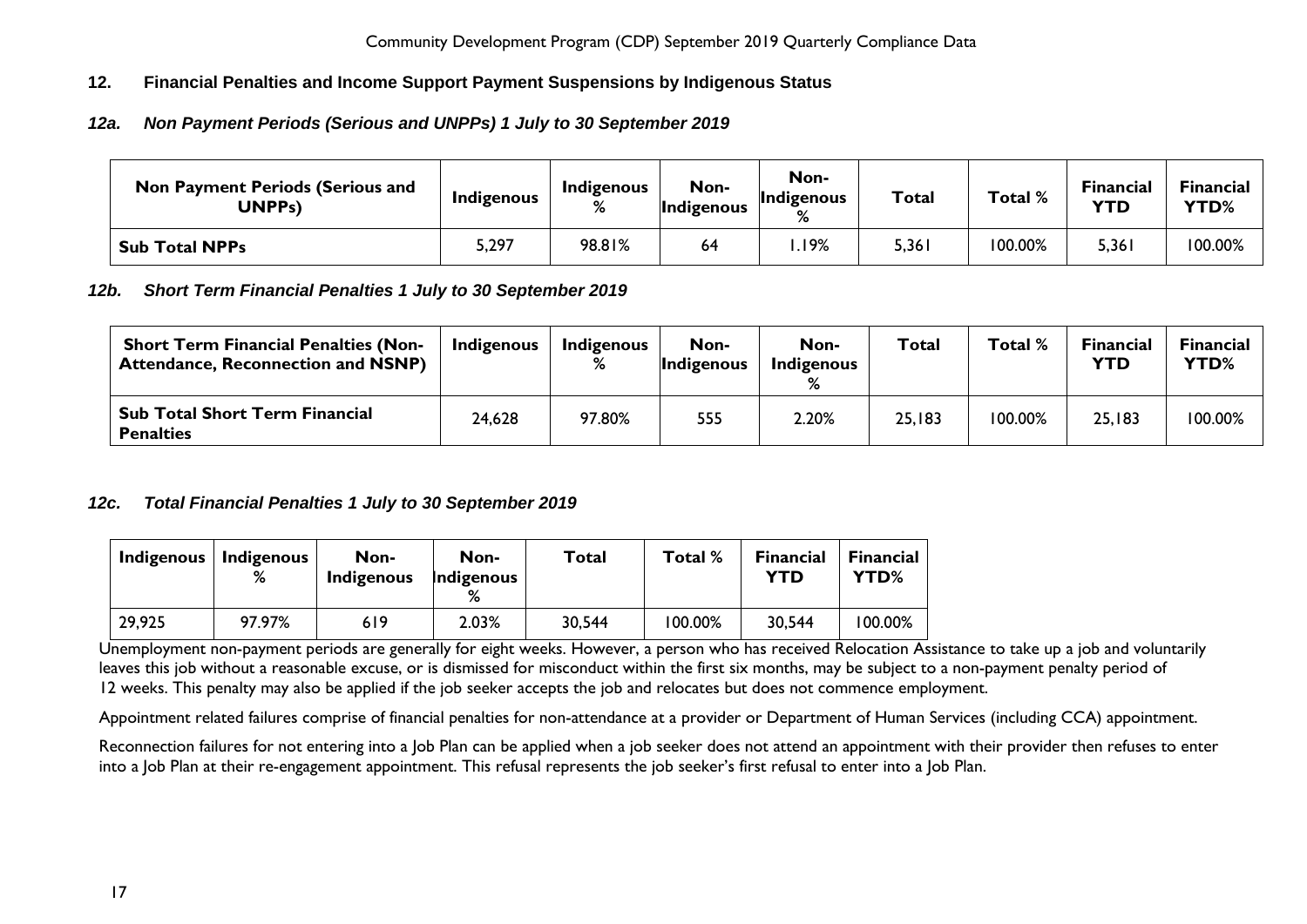# <span id="page-18-0"></span>*12d. Income Support Payment Suspensions 1 July to 30 September 2019*

| Income support payment suspensions                                   | Indigenous | Indigenous<br>% | Non-<br>Indigenous | Non-<br>Indigenous<br>% | <b>Total</b> | Total % | <b>Financial</b><br><b>YTD</b> | <b>Financial</b><br>YTD% |
|----------------------------------------------------------------------|------------|-----------------|--------------------|-------------------------|--------------|---------|--------------------------------|--------------------------|
| Income support payment suspension<br>- non-attendance at appointment | 14,494     | 63.74%          | 1,112              | 4.89%                   | 15,606       | 68.63%  | 15,606                         | 68.63%                   |
| Income support payment suspension<br>- disengagement from activity   | 6,832      | 30.05%          | 301                | .32%                    | 7,133        | 31.37%  | 7,133                          | 31.37%                   |
| <b>Total Income Support payment</b><br>suspensions                   | 21,326     | 93.79%          | 1,413              | 6.21%                   | 22,739       | 100.00% | 22,739                         | 100.00%                  |

Income support payment suspensions are applied when a job seeker fails to attend an appointment with their employment services provider and a Non-Attendance Report is submitted, or when a job seeker disengages from an activity and their provider indicates on a No Show No Pay Participation Report that they wish to discuss this with the job seeker.

#### <span id="page-18-1"></span>**13. Financial Penalties and Income Support Payment Suspensions by Age Group**

## <span id="page-18-2"></span>*13a. Non Payment Periods (Serious and UNPPs) 1 July to 30 September 2019*

| <b>Non Payment Periods (Serious and</b><br><b>UNPPs)</b> | <b>Under</b> | $-30$<br>21 | $31 - 40$ | 4 I<br>$-54$ | $55 +$ | <b>Total</b> | <b>Financial</b><br><b>YTD</b> | <b>Financial</b><br>YTD% |
|----------------------------------------------------------|--------------|-------------|-----------|--------------|--------|--------------|--------------------------------|--------------------------|
| <b>Sub Total NPPs</b>                                    | 586          | 2,335       | .,537     | 857          | 46     | 5,361        | 5,361                          | 100.00%                  |

#### <span id="page-18-3"></span>*13b. Short Term Financial Penalties 1 July to 30 September 2019*

<span id="page-18-4"></span>

| <b>Short Term Financial Penalties (Non-</b><br><b>Attendance, Reconnection and NSNP)</b> | Under | $21 - 30$ | $31 - 40$ | $41 - 54$ | $55 +$ | <b>Total</b> | <b>Financial</b><br>YTD | <b>Financial</b><br>YTD% |
|------------------------------------------------------------------------------------------|-------|-----------|-----------|-----------|--------|--------------|-------------------------|--------------------------|
| <b>Sub Total Short Term Financial</b><br><b>Penalties</b>                                | 2,983 | 9,959     | 7,241     | 4,634     | 366    | 25,183       | 25,183                  | 100.00%                  |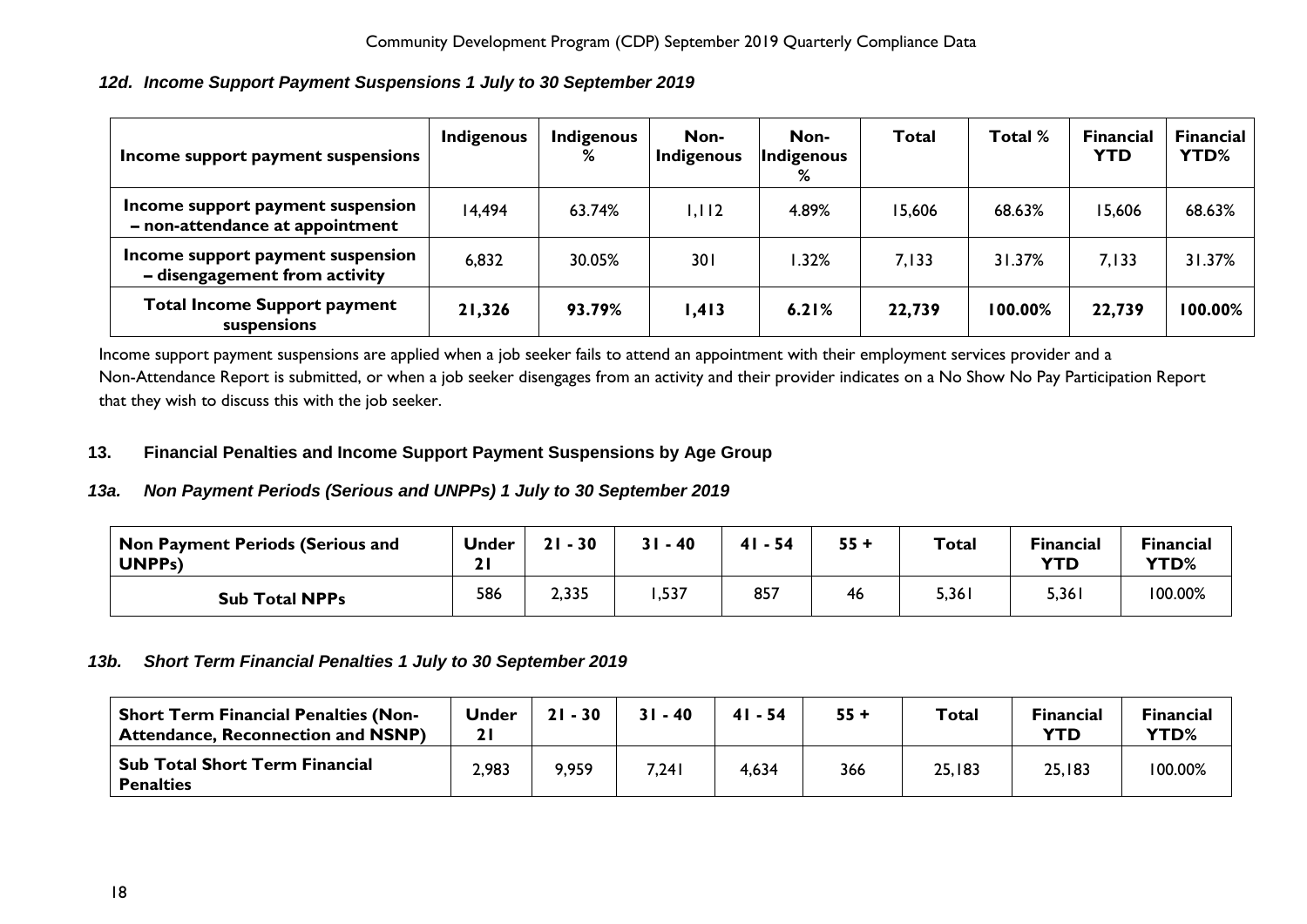### *13c. Total Financial Penalties 1 July to 30 September 2019*

| Under 21 | $21 - 30$ | $31 - 40$ | $41 - 54$ | $55 +$ | Total  | <b>Financial</b><br>YTD | <b>Financial</b><br>YTD% |
|----------|-----------|-----------|-----------|--------|--------|-------------------------|--------------------------|
| 3,569    | 12,294    | 8,778     | 5,491     | 412    | 30,544 | 30,544                  | 100.00%                  |

Unemployment non-payment periods are generally for eight weeks. However, a person who has received Relocation Assistance to take up a job and voluntarily leaves this job without a reasonable excuse, or is dismissed for misconduct within the first six months, may be subject to a non-payment penalty period of 12 weeks. This penalty may also be applied if the job seeker accepts the job and relocates but does not commence employment.

Appointment related failures comprise of financial penalties for non-attendance at a provider or Department of Human Services (including CCA) appointment.

Reconnection failures for not entering into a Job Plan can be applied when a job seeker does not attend an appointment with their provider then refuses to enter into a Job Plan at their re-engagement appointment. This refusal represents the job seeker's first refusal to enter into a Job Plan.

#### <span id="page-19-0"></span>*13d. Income Support Payment Suspensions 1 July to 30 September 2019*

| <b>Income Support Payment Suspensions</b>                            | <b>Under</b><br>21 | $21 - 30$ | $31 - 40$ | $41 - 54$ | $55 +$ | Total  | <b>Financial</b><br><b>YTD</b> | <b>Financial</b><br>YTD% |
|----------------------------------------------------------------------|--------------------|-----------|-----------|-----------|--------|--------|--------------------------------|--------------------------|
| Income Support Payment Suspension -non-<br>attendance at appointment | 4,724              | 4,141     | 3,757     | .168      | ,816   | 15,606 | 15,606                         | 68.63%                   |
| Income Support Payment Suspension -<br>disengagement from activity   | 2,550              | 2,067     | .575      | 136       | 805    | 7,133  | 7.133                          | 31.37%                   |
| <b>Total Income Support Payment</b><br><b>Suspensions</b>            | 7,274              | 6,208     | 5,332     | .304      | 2,621  | 22,739 | 22,739                         | 100.00%                  |

Income support payment suspensions are applied when a job seeker fails to attend an appointment with their employment services provider and a Non-Attendance Report is submitted, or when a job seeker disengages from an activity and their provider indicates on a No Show No Pay Participation Report that they wish to discuss this with the job seeker.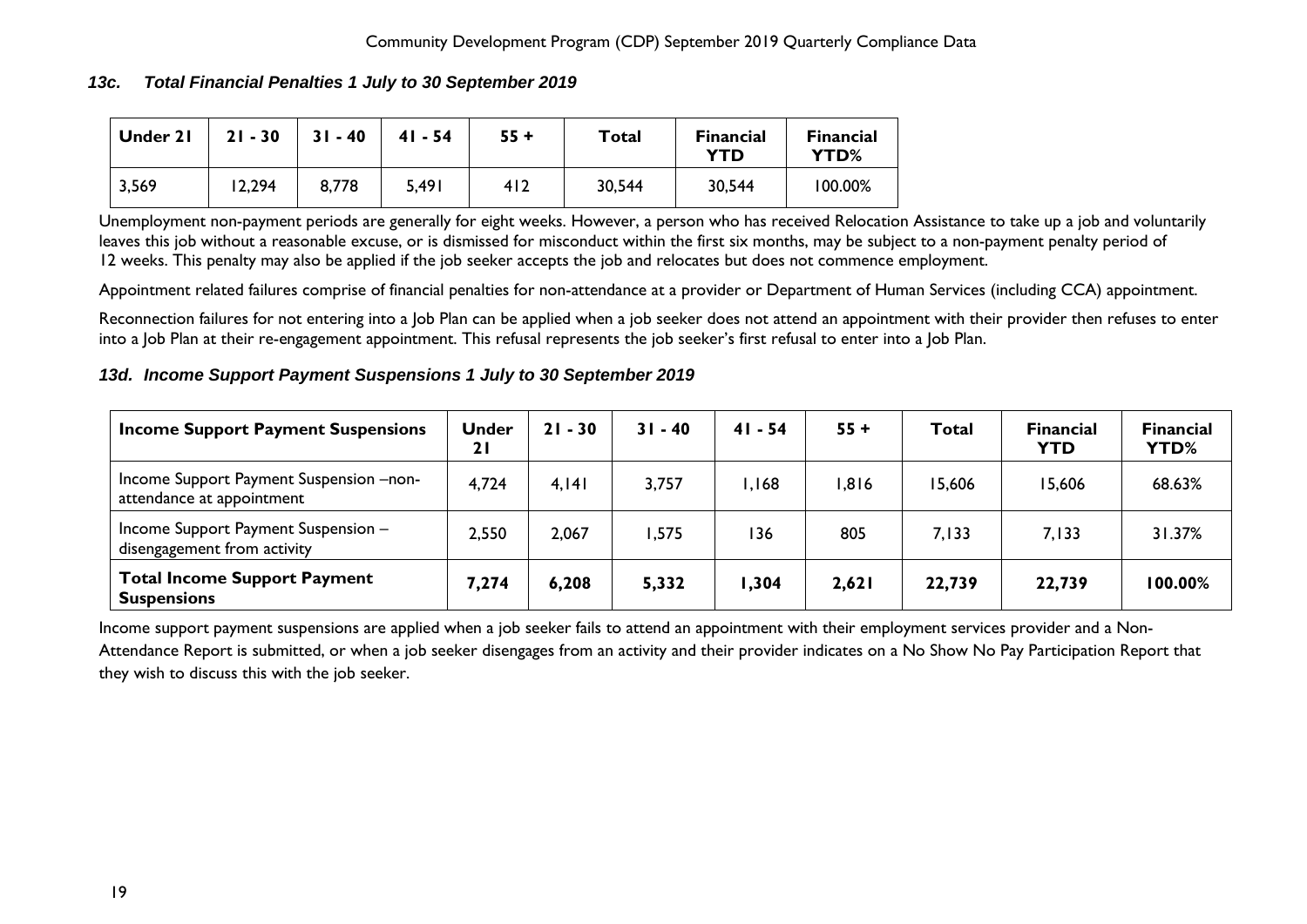# <span id="page-20-0"></span>**14. Financial Penalties and Income Support Payment Suspensions by Allowance Types**

# <span id="page-20-1"></span>*14a. Non Payment Periods (Serious and UNPPs) 1 July to 30 September 2019*

| <b>Non Payment Periods (Serious Failure</b><br>and UNPP) | NSA <sup>^</sup> | <b>YAL</b> | <b>PPS</b> | Not on<br>allowance | Total | <b>Financial</b><br>YTD | <b>Financial</b><br>YTD% |
|----------------------------------------------------------|------------------|------------|------------|---------------------|-------|-------------------------|--------------------------|
| <b>Sub Total NPPs</b>                                    | nd               | np         | np         | nd                  | 5,361 | 5,361                   | 100.00%                  |

a. <sup>^</sup> Due to the small number of Activity Tested recipients of Special Benefit (SpB), these job seekers are included under the Newstart Allowance (NSA) column**.**

## <span id="page-20-2"></span>*14b. Short Term Financial Penalties 1 July to 30 September 2019*

| <b>Short Term Financial Penalties (Non-</b><br><b>Attendance, Reconnection and NSNP)</b> | NSA^ | <b>YAL</b> | <b>PPS</b> | Not on<br>allowance | Total  | <b>Financial</b><br><b>YTD</b> | <b>Financial</b><br>YTD% |
|------------------------------------------------------------------------------------------|------|------------|------------|---------------------|--------|--------------------------------|--------------------------|
| <b>Sub Total Short Term Financial</b><br><b>Penalties</b>                                | np   | np         | np         | np                  | 25,183 | 25,183                         | 100.00%                  |

a. <sup>^</sup> Due to the small number of Activity Tested recipients of Special Benefit (SpB), these job seekers are included under the Newstart Allowance (NSA) column.

## <span id="page-20-3"></span>*14c. Total Financial Penalties 1 July to 30 September 2019*

| NSA <sup>^</sup> | <b>YAL</b> | <b>PPS</b> | Not on<br>allowance | Total  | <b>Financial</b><br>YTD | <b>Financial</b><br>YTD% |
|------------------|------------|------------|---------------------|--------|-------------------------|--------------------------|
| np               | np         | nd         | np                  | 30,544 | 30,544                  | 100.00%                  |

a. <sup>^</sup> Due to the small number of Activity Tested recipients of Special Benefit (SpB), these job seekers are included under the Newstart Allowance (NSA) column**.**

Unemployment non-payment periods are generally for eight weeks. However, a person who has received Relocation Assistance to take up a job and voluntarily leaves this job without a reasonable excuse, or is dismissed for misconduct within the first six months, may be subject to a non-payment penalty period of 12 weeks. This penalty may also be applied if the job seeker accepts the job and relocates but does not commence employment.

Appointment related failures comprise of financial penalties for non-attendance at a provider or Department of Human Services (including CCA) appointment.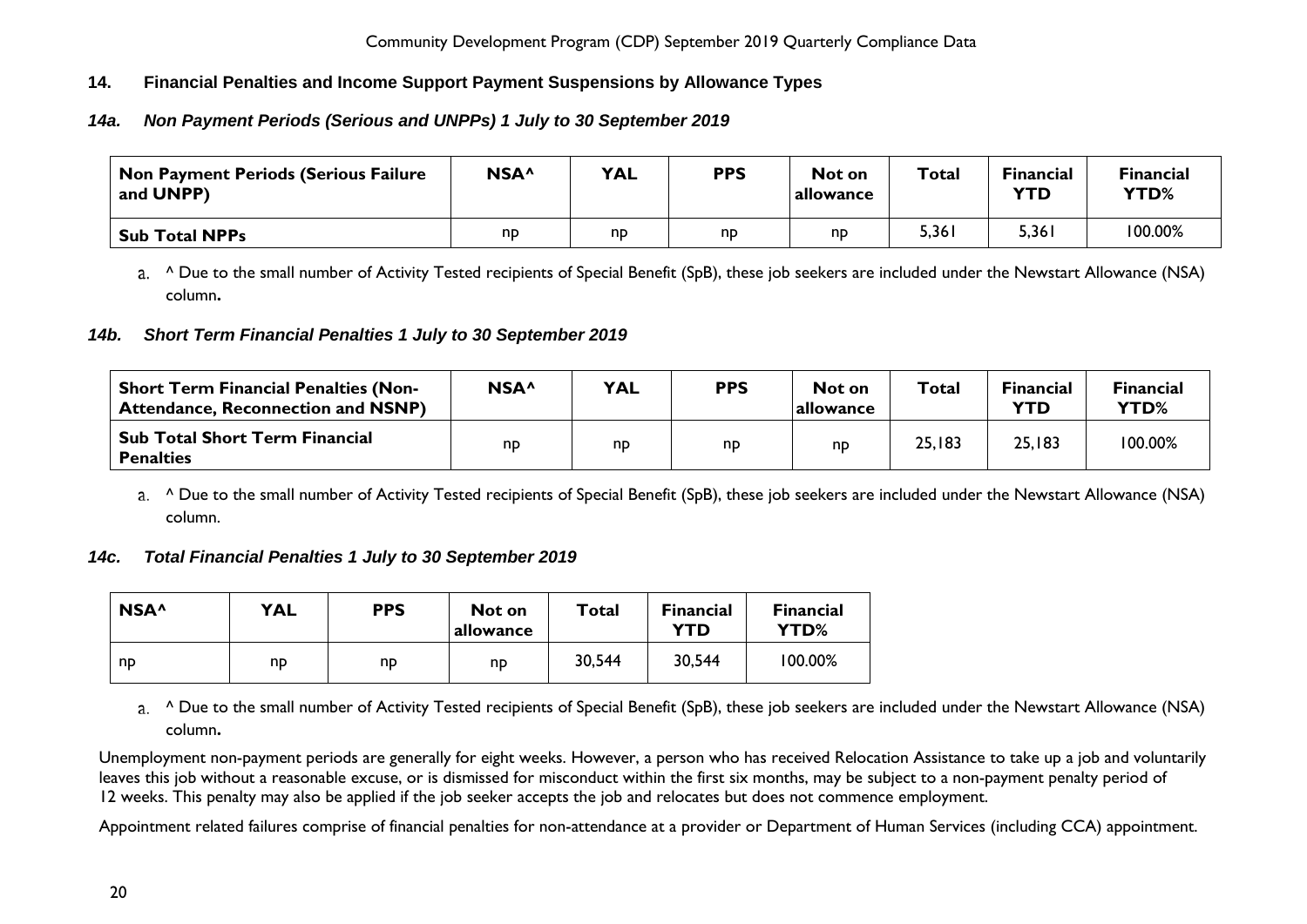Reconnection failures for not entering into a Job Plan can be applied when a job seeker does not attend an appointment with their provider then refuses to enter into a Job Plan at their re-engagement appointment. This refusal represents the job seeker's first refusal to enter into a Job Plan.

#### <span id="page-21-0"></span>*14d. Income Support Payment Suspensions 1 July to 30 September 2019*

| Income Support payment suspensions                                    | NSA <sup>^</sup> | <b>YAL</b> | <b>PPS</b> | Total  | <b>Financial YTD</b> | <b>Financial</b><br>YTD% |
|-----------------------------------------------------------------------|------------------|------------|------------|--------|----------------------|--------------------------|
| Income support payment suspension - non-<br>attendance at appointment | 13,274           | 2,215      | l I 7      | 15,606 | 15,606               | 68.63%                   |
| Income support payment suspension $-$<br>disengagement from activity  | 6,054            | 033, ا     | 46         | 7.133  | 7.133                | 31.37%                   |
| <b>Total Income Support payment</b><br>suspensions                    | 19,328           | 3,248      | 163        | 22,739 | 22,739               | 100.00%                  |

a. <sup>^</sup> Due to the small number of Activity Tested recipients of Special Benefit (SpB), these job seekers are included under the Newstart Allowance (NSA) column**.**

Income support payment suspensions are applied when a job seeker fails to attend an appointment with their employment services provider and a Non-Attendance Report is submitted, or when a job seeker disengages from an activity and their provider indicates on a No Show No Pay Participation Report that they wish to discuss this with the job seeker.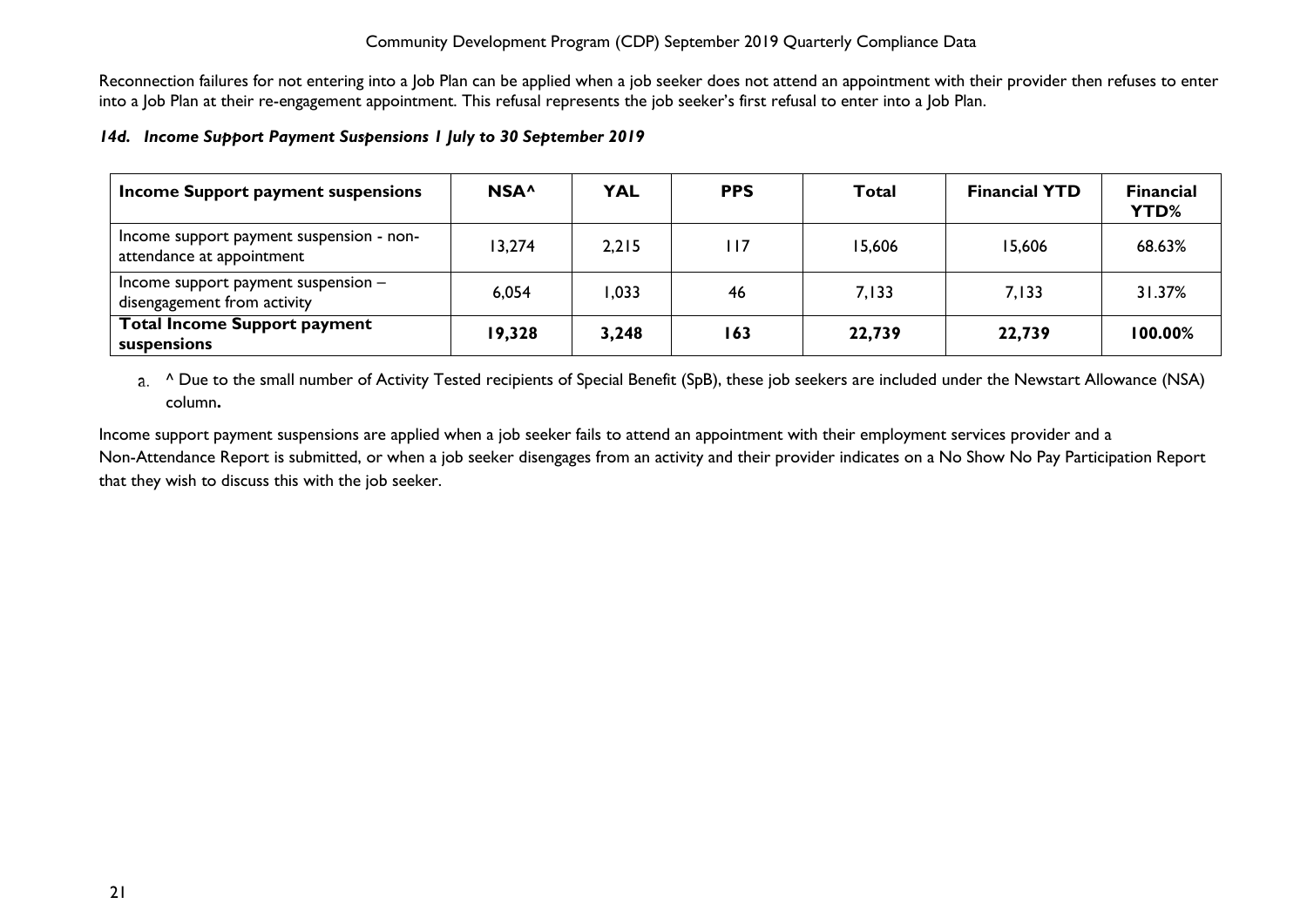- <span id="page-22-0"></span>**15. Financial Penalties and Income Support Payment Suspensions by Employment Services**
- <span id="page-22-1"></span>*15a. Non Payment Periods (Serious and UNPPs) 1 July to 30 September 2019*

| <b>Non Payment Periods (Serious and</b> | <b>CDP</b> | <b>Financial</b> | <b>Financial</b> |
|-----------------------------------------|------------|------------------|------------------|
| UNPP <sub>s</sub> )                     | Total      | <b>YTD</b>       | YTD%             |
| <b>Sub Total NPPs</b>                   | 5,361      | 5.361            | $100.00\%$       |

## <span id="page-22-2"></span>*15b. Short Term Financial Penalties 1 July to 30 September 2019*

| <b>Short Term Financial Penalties (Non-</b>               | <b>CDP</b> | <b>Financial</b> | <b>Financial</b> |
|-----------------------------------------------------------|------------|------------------|------------------|
| <b>Attendance, Reconnection and NSNP)</b>                 | Total      | YTD              | YTD%             |
| <b>Sub Total Short Term Financial</b><br><b>Penalties</b> | 25,183     | 25,183           | 100.00%          |

<span id="page-22-3"></span>*15c. Total Financial Penalties 1 July to 30 September 2019*

| <b>CDP</b> | <b>Financial</b> | <b>Financial</b> |  |
|------------|------------------|------------------|--|
| Total      | YTD              | YTD%             |  |
| 30,544     | 30,544           | 100.00%          |  |

Unemployment non-payment periods are generally for eight weeks. However, a person who has received Relocation Assistance to take up a job and voluntarily leaves this job without a reasonable excuse, or is dismissed for misconduct within the first six months, may be subject to a non-payment penalty period of 12 weeks. This penalty may also be applied if the job seeker accepts the job and relocates but does not commence employment.

Appointment related failures comprise of financial penalties for non-attendance at a provider or Department of Human Services (including CCA) appointment.

Reconnection failures for not entering into a Job Plan can be applied when a job seeker does not attend an appointment with their provider then refuses to enter into a Job Plan at their re-engagement appointment. This refusal represents the job seeker's first refusal to enter into a Job Plan.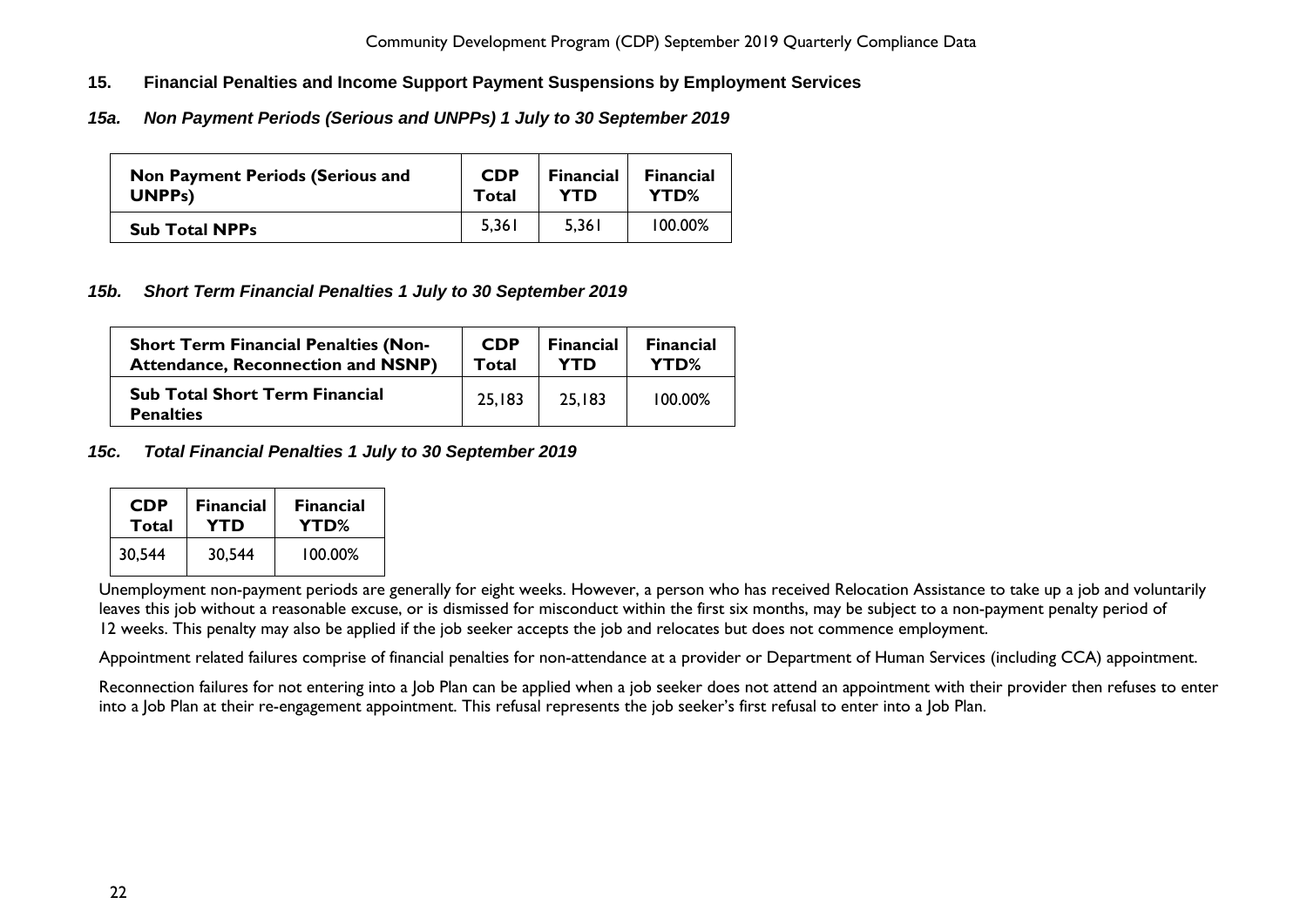# <span id="page-23-0"></span>*15d. Income Support Payment Suspensions 1 July to 30 September 2019*

| <b>Income Support payment suspensions</b>                             | <b>CDP</b><br>Total | <b>Financial</b><br>YTD | <b>Financial</b><br>YTD% |
|-----------------------------------------------------------------------|---------------------|-------------------------|--------------------------|
| Income support payment suspension - non-<br>attendance at appointment | 15,606              | 15,606                  | 68.63%                   |
| Income support payment suspension -<br>disengagement from activity    | 7,133               | 7,133                   | 31.37%                   |
| <b>Total Income Support payment</b><br>suspensions                    | 22,739              | 22,739                  | 100.00%                  |

Income support payment suspensions are applied when a job seeker fails to attend an appointment with their employment services provider and a Non-Attendance Report is submitted, or when a job seeker disengages from an activity and their provider indicates on a No Show No Pay Participation Report that they wish to discuss this with the job seeker.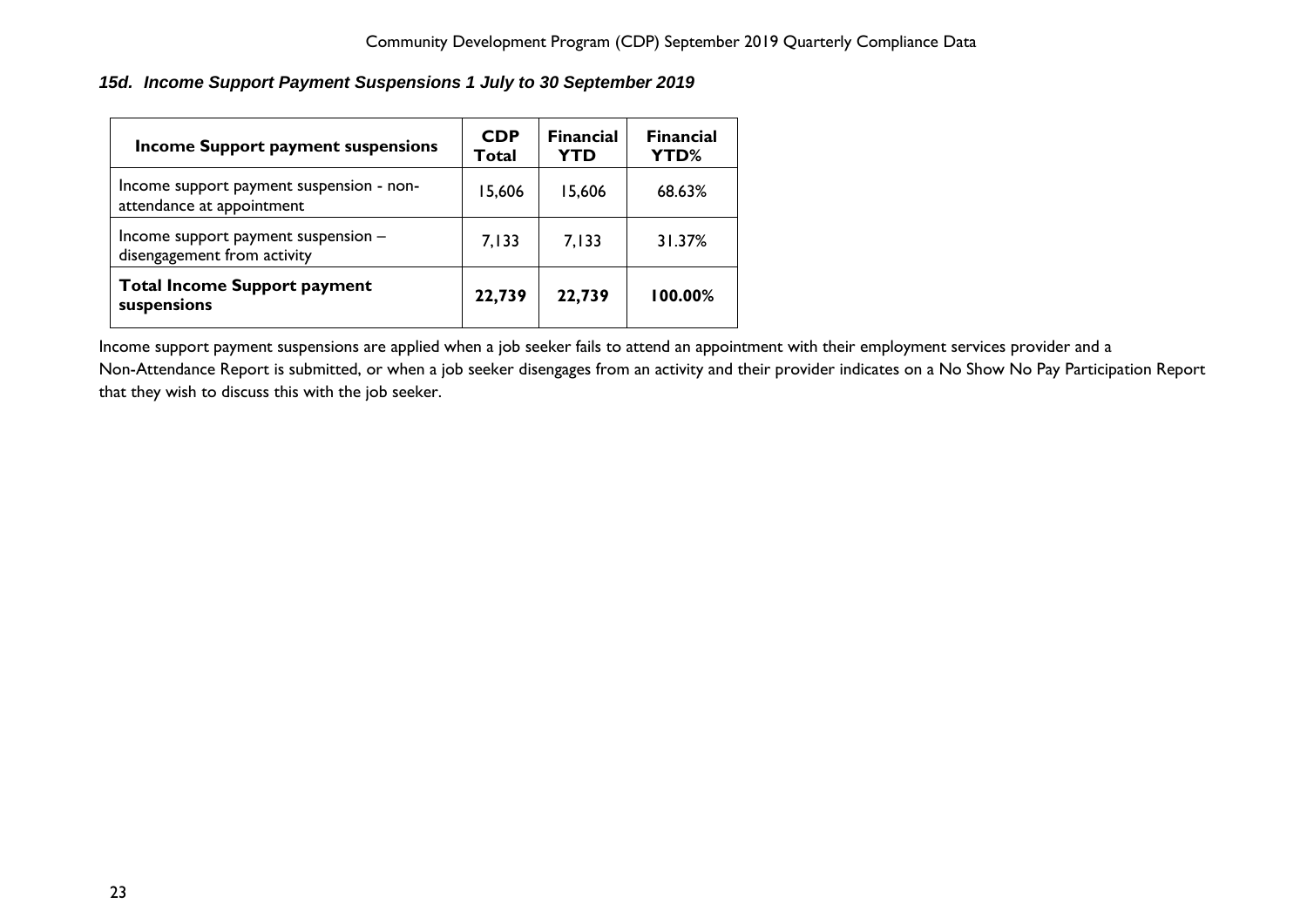# <span id="page-24-0"></span>**Glossary**

Active job seekers – job seekers on activity-tested income support payments that are currently active in employment services. These job seekers meet their mutual obligation requirements for income support through activities such as: attending provider appointments; undertaking activities to help them become more job ready; and looking for work.

**Approved activity** – job seekers fully meeting their activity test requirements through doing a sufficient amount of approved activities, such as part-time work or education, for a specified period (e.g. Principal Carer Parents undertaking 30 hours a fortnight of paid work and/or study). These job seekers do not have to use employment services for the period they are doing a sufficient amount of approved activity or activities.

**Caring responsibilities** – means that the Department of Human Services determined the job seeker had caring responsibilities preventing them from complying with the requirement (for example, caring for a sick dependant or relative).

**Comprehensive Compliance Assessment (CCA)** – must be conducted before a job seeker can have a penalty applied for persistent non-compliance. A CCA is conducted where a job seeker has:

- three (3) applied failures as a result of failing to attend an appointment, enter into a Job Plan or satisfactorily meet their Job Search Requirement within a six month period; or
- three (3) days of applied No Show No Pay penalties, within a six month period.

A CCA can also be requested at any time by either an employment services provider or the Department of Human Services if a job seeker is failing to meet their activity test requirements to determine why the job seeker is failing to meet their requirements.

**Compliance Activity** – the non-payment period was waived due to the job seeker agreeing to undertake a Compliance Activity involving weekly participation.

**Connection Failures** occur when a job seeker, without reasonable excuse:

- does not attend an initial appointment with a third party provider (e.g. a Work for the Dole host organisation or training provider not an employment services provider);
- refuses to enter into a Job Plan;
- fails to meet a job search requirement in their Job Plan.

Job seekers do not incur financial penalties if they have a Connection Failure applied.

**Cultural / language issues** – means that the Department of Human Services has determined cultural diversity, language, literacy or numeracy issues prevented the job seeker from being able to understand or comply with the requirement. The impact of these factors must be considered by decision-makers in setting requirements and determining failures.

**Discretion** – means that the provider considers the job seeker did not have a reasonable excuse for not attending the appointment but they have nonetheless decided not to submit a Non-Attendance Report to the Department of Human Services and are instead using another method to re-engage the job seeker (e.g. booking a new appointment for the job seeker).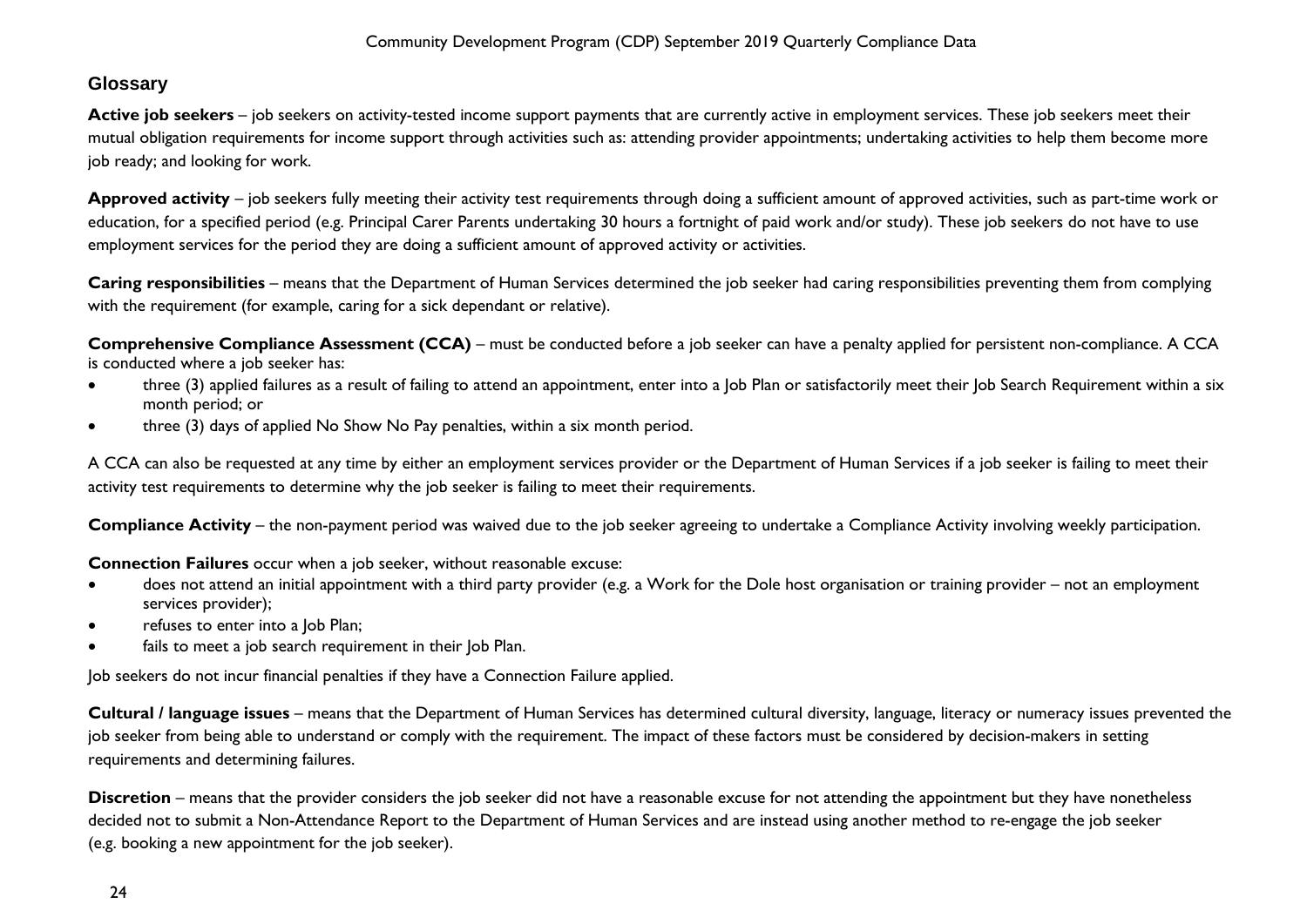**Explanatory Notes –** this document can be found on the Department of Education, Skills and Employment website and provides further information on job seeker compliance penalties.

**Failure to attend activity** – means failure to attend an activity specified as a compulsory term in a Job Plan.

**Financial Hardship** – means that the non-payment period was waived due to the job seeker being unable to undertake a Compliance Activity and having liquid assets below a specified amount.

**Financial Penalties** – a job seeker can incur a non-payment period for persistent and wilful non-compliance or for refusing an offer of suitable work, for voluntarily leaving work or being dismissed for misconduct. A No Show No Pay penalty can be applied for failing to attend activities within the Job Plan, or for failing to attend a job interview. A reconnection penalty can be applied for failing to attend a reconnection appointment, or for failing to return a satisfactory Job Seeker Diary.

**Foreseeable or unacceptable activity prevented compliance** – the job seeker claimed to have been undertaking other acceptable activities at the time of the requirement, such as a legal commitment (e.g. attending court), attending a job interview or working. If a failure is applied in these circumstances it means the decision-maker was not satisfied that the timing of the other activity would have prevented attendance at the appointment or activity or the decision maker did not believe the other activity occurred. In the case of a job seeker claiming to have been working, it may mean that the job seeker did not provide evidence to verify this or declare any earnings.

**Homelessness** – means that the Department of Human Services determined a job seeker's homelessness prevented the job seeker from being able to comply with the requirement.

**Income Support Payment suspensions** – are applied when a job seeker fails to attend an appointment with their employment provider or when a provider advises the Department of Human Services that a job seeker has disengaged from an activity. As payment is restored once the job seeker attends a re-engagement appointment, payment suspension is not a failure or financial penalty under the compliance framework. A failure and/or penalty may be separately applied where the Department of Human Services determines that the job seeker had no reasonable excuse for their non-attendance or failed to give prior notice of a reasonable excuse when it was reasonable to expect them to do so.

**Invalid reason** – means that the provider considers the job seeker did not have a reasonable excuse for not attending the appointment, or they have been unable to make contact with the job seeker. If a provider records a result of 'invalid reason', they will submit a Non-Attendance Report to the Department of Human Services. Where the Non-Attendance Report is not successfully submitted to the Department of Human Services, the 'invalid' reason result will be automatically updated to a 'discretion' result.

**Job seeker chose not to participate** – the job seeker did not want to attend an appointment or activity because the time was not convenient for the job seeker, because the job seeker did not see value in attending or because they indicated that they did not care whether they attended or not.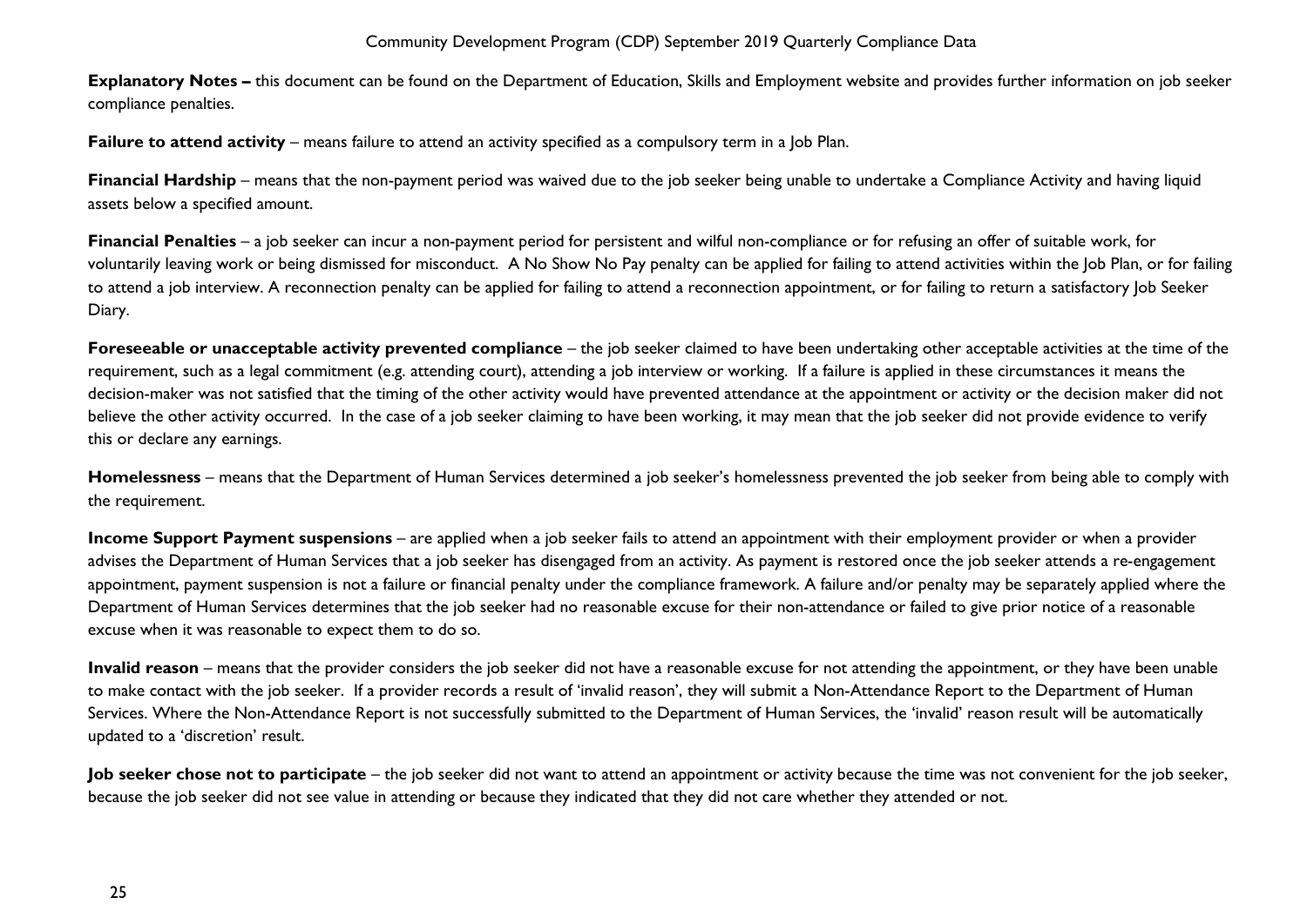**Job seeker considered work offered was unsuitable** – the job seeker failed to attend a job interview because, for example, they did not like the prospective job, did not think they would have the necessary skills or did not think it would pay enough. Before applying a failure in these circumstances, the Department of Human Services decision-makers are required under social security law to ensure, among other things, that the prospective job met the applicable statutory conditions relating to wages and conditions and that the job seeker had the skills to do the work or would have been given appropriate training by the employer to enable them to do the work.

**Job seeker denied being notified** – the job seeker believed they were not notified of the requirement. The Department of Human Services must be satisfied that the job seeker was properly notified of their requirement before a failure can be applied. In these cases, the Department of Human Services was satisfied that this had occurred and found no reason to accept the job seeker's explanation.

**Job seeker error** – the job seeker got the time or date of a requirement wrong, they slept in or forgot to attend.

Job seeker had reasonable excuse - means that the Department of Human Services determined the job seeker had a reasonable excuse for failing to comply with the requirement and therefore a Participation Failure should not be applied.

**JSCI – Eligible for higher stream** – means a job seeker had their JSCI updated and the outcome of the JSCI was for the job seeker to be referred to a higher stream of service in the jobactive system. As the CDP does not stream job seekers, this does not apply to CDP job seekers.

**JSCI - Referral for ESAt** – means a job seeker had their JSCI updated and the outcome of the JSCI was for the job seeker to be referred to an Employment Services Assessment. Employment Services Assessments superseded Job Capacity Assessments from 1 October 2011.

**Manageable or unproven medical issue** – the job seeker indicated a medical condition prevented their attendance, but their explanation was not accepted as reasonable. This will generally be because the job seeker did not appear ill or provide evidence of their illness, or where evidence was provided but the condition was manageable and should not have prevented attendance at the time of the appointment or activity. This category also covers situations where the excuse relates to substance or alcohol use or mental health issues but where the decision-maker has determined that in this instance the person's condition would not have prevented compliance.

**Medical reason A** – means that the Department of Human Services determined a medical reason prevented the job seeker from complying with the requirement but the job seeker did not provide specific evidence relating to this particular incident. Included in this category are instances where the job seeker had previously provided evidence of the medical condition or it was not considered reasonable or necessary for the job seeker to attend a doctor.

**Medical reason B** – means that the Department of Human Services determined a medical reason prevented the job seeker from complying with the requirement and the job seeker provided specific evidence relating to the particular incident.

**Nature of requirements** – means that the Department of Human Services determined the requirement with which the job seeker did not comply was not reasonable or appropriate to the circumstances of the job seeker. This includes, for example, where a job seeker was referred to an unsuitable activity, where attendance required an unreasonable travel distance or where a job did not meet minimum work conditions or enable a job seeker to arrange or access childcare.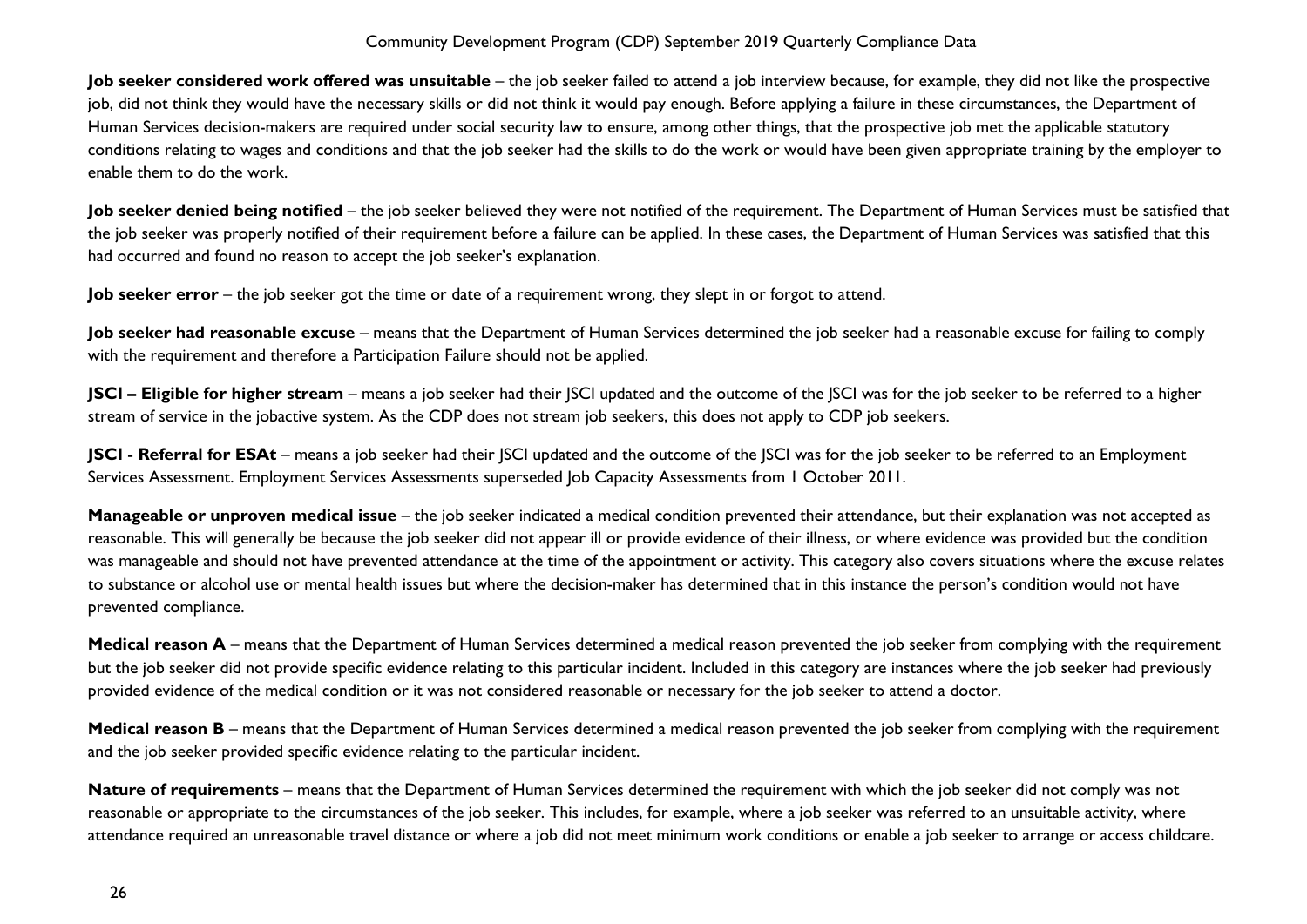**Non-Attendance Failure** – is applied when a job seeker has no reasonable excuse for not attending their initial appointment or fails to give prior notice of a reasonable excuse if it was reasonable to expect them to do so. A Non-Attendance Failure results in a loss of one-tenth of the job seeker's fortnightly income support payment for each business day for the day the job seeker was notified until the day the job seeker attends.

**Non-Attendance Report** – is submitted by an employment services provider when a job seeker fails to attend a regular provider appointment. The Non-Attendance Report replaced the Connection Failure Participation Report which was used to report this type of non-attendance from 1 July 2014.

**No change in Employment Services Program or Stream** – means there has been no recommendation to change the job seeker's Employment Services Program or Stream. CCAs in this category can recommend one or more outcomes that can be undertaken or arranged by the job seeker's current provider or they may not recommend any particular action.

**No Outcomes** – there were no outcomes or other action recommended by the Department of Human Services as part of the CCA. This means that the Department of Human Services specialist officer who conducted the CCA found that the job seeker had no barriers to participation that warranted a specific sort of intervention but that there were insufficient grounds to determine that the job seeker had been persistently and deliberately non-compliant.

**No reason offered** – the job seeker did not offer a reason for their non-attendance.

No Show No Pay Failure – may be applied if the job seeker has failed to either attend or behave appropriately at an activity in the Job Plan, or attend or behave appropriately at a job interview with a prospective employer. Following an investigation by DHS into the non-compliance, the job seeker may lose one-tenth of their fortnightly income support payment for every day they do not participate and did not have a reasonable excuse.

**Notifying requirements** – means that the Department of Human Services determined the job seeker did not receive notification, was not notified correctly or was not given enough time to meet their requirement. This includes, for example, instances where mail may have gone astray or the job seeker had no permanent residence for mail to be sent to.

**Number of job seekers with a Vulnerability Indicator** – means job seekers who, at the end of the quarter, had one or more Vulnerability Indicators on their record.

**Other** – includes all other Participation Reports or Provider Appointment Reports rejected on the grounds that the job seeker had a reasonable excuse for not complying (for example, a police restriction, community service order or legal appointment).

**Other acceptable activity** – means that the Department of Human Services determined the job seeker was participating in an activity that made it acceptable not to meet the requirement (for example, undertaking paid work, attending an interview, etc.).

**Other job seekers** – job seekers that do not currently have to use employment services because they have a 'Temporary exemption', 'Reduced work capacity' or are undertaking an 'Approved activity'. These job seekers can use employment services voluntarily, but are not required to do so.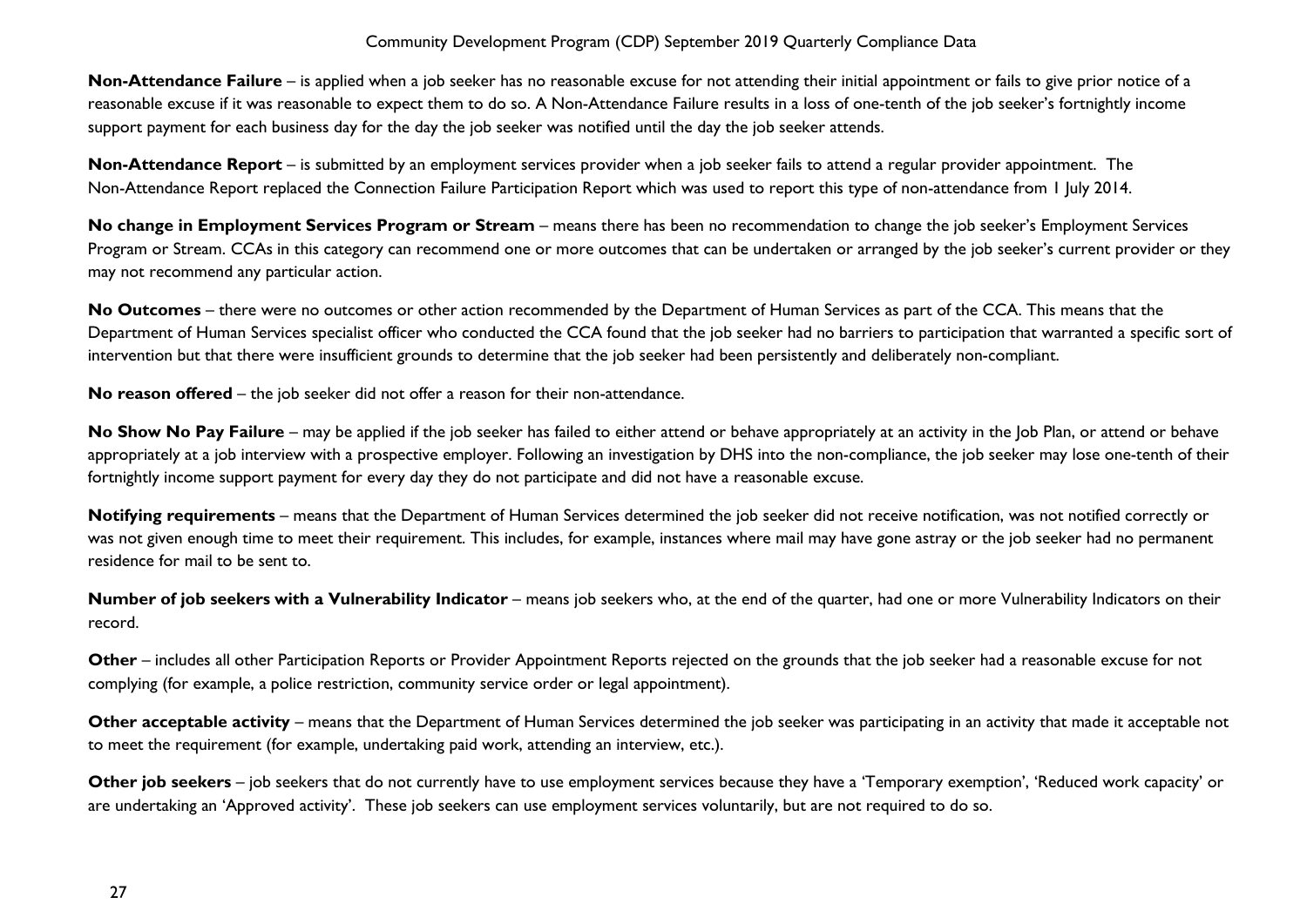**Other Outcomes** – includes any sort of recommended outcome that does not involve a change of Employment Services Program or Stream and can therefore be undertaken or arranged by the job seeker's current provider. These include suggested changes to the job seeker's Job Plan to include any vocational or nonvocational activities designed to help the job seeker to become more job-ready (e.g. a referral for housing assistance or literacy and numeracy training).

**Personal crisis** – means that the Department of Human Services determined a personal crisis prevented the job seeker from complying with the requirement (for example, a bereavement of a family member).

Personal matter – the job seeker indicated that they had personal relationship issues, caring responsibilities, difficulties with accommodation or bereavement following the death of a friend, relative or pet. While such circumstances can impact on a job seeker's capacity to comply, the Department of Human Services decision-maker found that they did not do so in these instances.

**Provider Appointment Report** – is submitted by providers when they want a job seeker's income support payment suspension to remain and to recommend to the Department of Human Services that a financial penalty be applied.

Reason not recorded -- are failures that are not attendance-related. While the job seeker's reason for non-compliance must be considered before the failure can be applied, it is not recorded in a way which can be easily extracted for the purposes of this data.

**Reasonable excuse but no prior notice** - the job seeker had a reasonable excuse for not attending their appointment but failed to give prior notice of their inability to attend an appointment when it would have been reasonable to expect them to do so.

**Reconnection Failure** - may be applied as a result of a provider submitting a Provider Appointment Report (PAR) for non-attendance at a re-engagement appointment or if the provider reports to DHS that a job seeker fails to meet another reconnection requirement without a reasonable excuse. A Reconnection Failure results in loss of payment from the date of the failure until the day the job seeker meets a further reconnection requirement.

**Reduced work capacity** - job seekers with an assessed temporary or partial reduced work capacity of 0-14 hours a week do not have to be in employment services, and are able to fully satisfy their activity test requirements through a quarterly interview with the Department of Human Services.

**Serious Failure** - may be applied for either refusing a suitable job offer, failing to commence in a suitable job (after having accepted it); or persistent and wilful noncompliance (can only be applied following a Comprehensive Compliance Assessment to ensure that the job seeker's behaviour is not the result of unidentified barriers to participation beyond their control).

**Submitting PRs/PARs** - means that the Department of Human Services rejected the Participation Report or Provider Appointment Report on the grounds that it was not valid. This includes, for example, where the report was submitted for a period during which the job seeker had an exemption or was not receiving any payments; it was submitted for a requirement not contained in the Job Plan; or the report was filled out incorrectly containing the wrong code or date of incident.

**Temporary exemption** - job seekers can be granted an exemption by the Department of Human Services, for a specified period of time, from complying with their requirements. Exemptions are granted if the job seeker does not have the capacity to undertake mutual obligation requirements due to the impact of personal